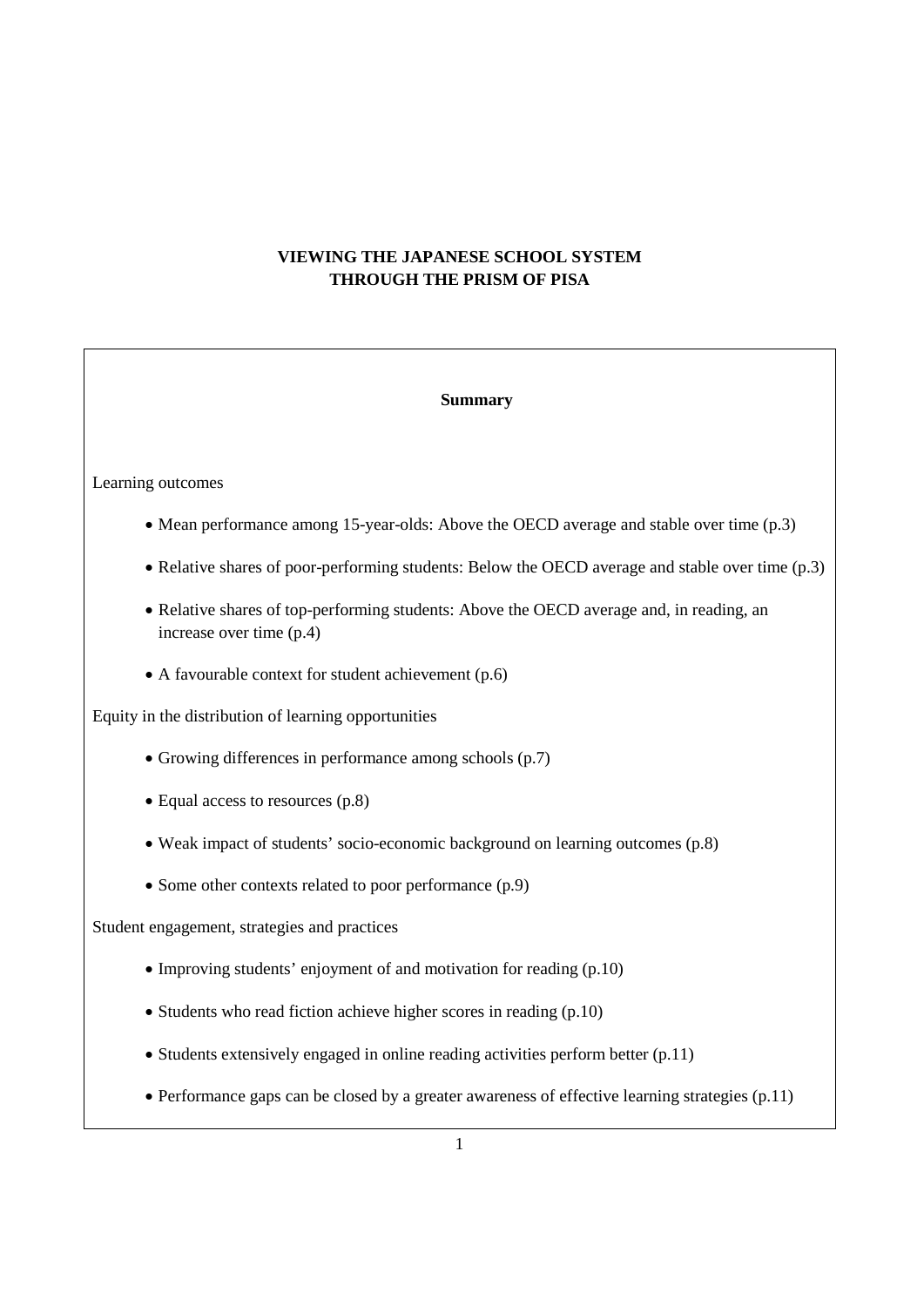The learning environment in the classroom and at school

- Weak teacher-student relations (p.13)
- Excellent and improving disciplinary climate  $(p.14)$
- Positive attitudes and behaviour among teachers (p.14)

How schooling is organised: upper secondary level

- Great school autonomy over curricular and assessment policies and less autonomy over resource allocation (p.15)
- Limited competition among schools (p.16)
- Above-average proportion of private schools (p.17)
- Heterogeneous classrooms (p.18)
- Setting standards, conducting examinations (p.20)
- A variety of accountability arrangements (p.21)
- Prioritising teachers' salaries over class size (p.23)
- Distributing school resources equitably (p.24)
- Providing nearly universal pre-primary education (p.24)

# Questions can be directed to:

Andreas Schleicher Advisor to the Secretary-General on Education Policy Head of Programmes on Indicators and Analysis OECD Directorate for Education Tel: +33 1 4524 9366, email Andreas.Schleicher@OECD.org

### Contact in Japanese:

Miyako Ikeda Analyst OECD Directorate for Education Tel: +33 1 4524 1535, email Miyako.Ikeda @OECD.org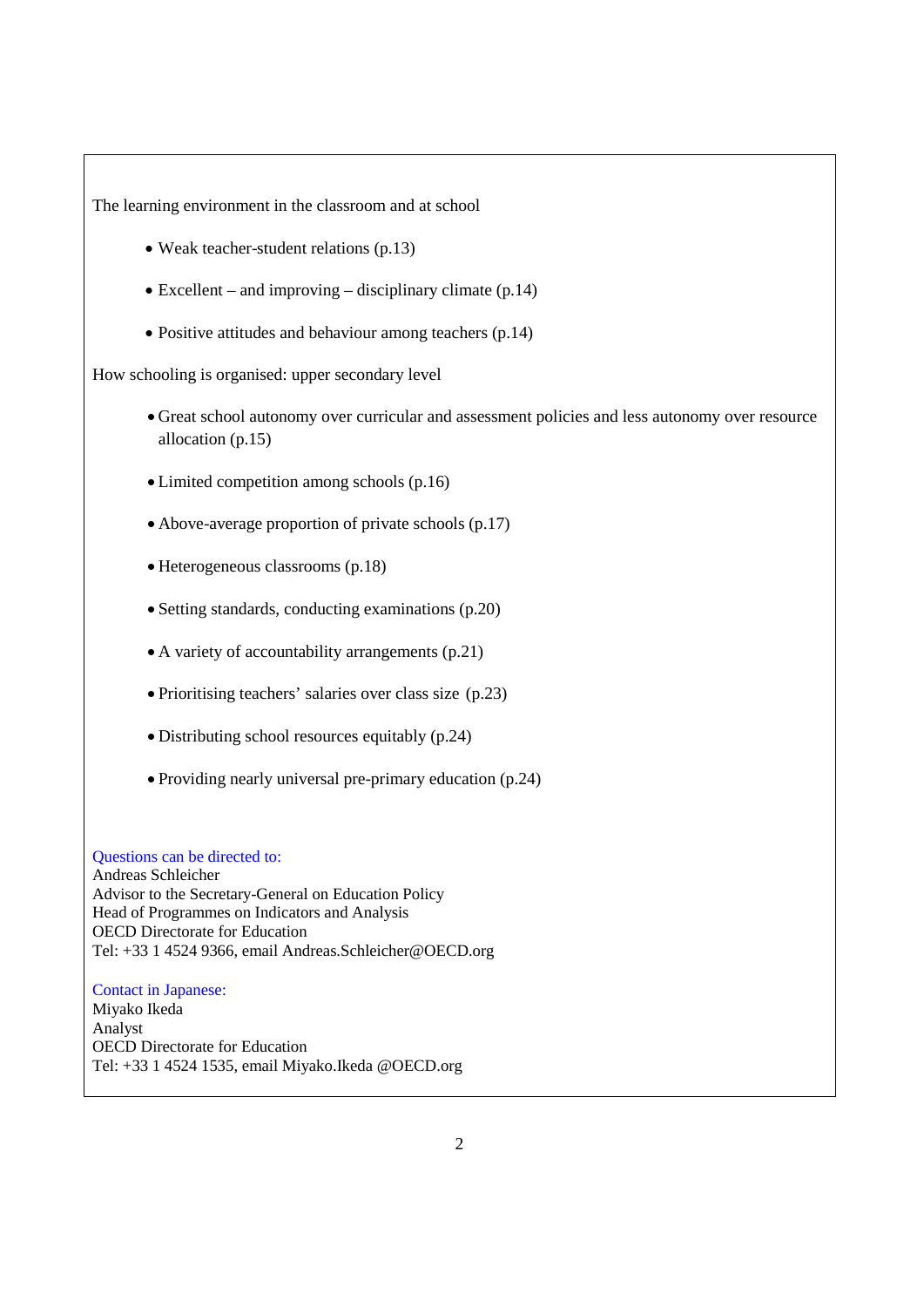1. This note summarises results for Japan from the 2009 PISA assessment. Since the focus of the PISA 2009 assessment was on reading, results on reading are examined in greater detail than results in mathematics and science. Unless noted otherwise, references to tables and figures refer to OECD's *PISA 2009 Results*.

# **Learning outcomes**

# *Mean performance among 15-year-olds: Above the OECD average and stable over time*

2. In the PISA 2009 assessment of 15-year-olds, Japan is among the top performing OECD countries in reading (rank  $5^1$  $5^1$ ), mathematics (rank  $4^2$  $4^2$ ) and science (rank  $2^3$  $2^3$ ). (Figures I.2.15, I.3.10 and I.3.21). In reading, Canada, New Zealand, Australia, the Netherlands and the partner country Singapore perform at the same level as Japan; in mathematics, Switzerland, Japan, Canada, New Zealand and the partner country and economy Liechtenstein and Macao-China show performance levels similar to that of Japan; and in science, Korea, the Netherlands and the partner country Singapore perform at the same level as Japan.

3. Even though there is a general perception that Japan's performance has been declining, the PISA results show that Japan has maintained high performance in reading, about 20 score points above the average, since 2000 (Table V.2.1). Student performance in mathematics and science has also remained broadly unchanged since 2003 and 2006, respectively, when PISA began to measure these trends.

4. Girls outperform boys in reading by an average of 39 points, similar to the OECD average, and this gender gap has been apparent since 2000 (Tables I.2.3 and V.2.4). However, there is no gender gap in performance in mathematics and science (Tables I.3.3 and I.3.6).

5. *Japan has, however, seen important improvements in students attitudes and dispositions towards learning and school*, which PISA considers key outcomes of education. These are discussed in detail in the later sections, but a brief summary is presented below.

6. Compared with 2000, more Japanese students read for enjoyment and have positive motivation for reading. For example, compared with students' reports in 2000, in Japan, more students like talking about books with other people and have reading as one of their favorite hobbies, while less students find reading is a waste of time for them, find it hard to finish books, cannot sit still and read for more than a few minutes; and read only to get information that they need (Table V.5.3).

7. The disciplinary climate has also improved in Japan since 2000: Less students feel that students don't listen to what the teacher says, that students don't start working for a long time after the lesson begins, they can work well, that noise or disorder affects learning increased, and their teacher has to wait a long time before students settle down (Table V.5.12).

## *Relative shares of poor-performing students: Below the OECD average and stable over time*

8. In Japan, 14% of 15-year-olds do not reach the PISA baseline Level 2 of reading proficiency, less than the OECD average of 19%. This proportion, which has remained unchanged since 2000 (Tables I.2.1 and V.2.2), is larger than that in Korea, Finland, Canada and the partner economies Shanghai-China and Hong Kong-China, where 10% of students or less are lowest performers (Table I.2.1).

9. Level 2 on the PISA reading scale can be considered a baseline level of proficiency, at which students begin to demonstrate the reading competencies that will enable them to participate effectively and productively in life. Students proficient at Level 2 are capable of very basic tasks, such as locating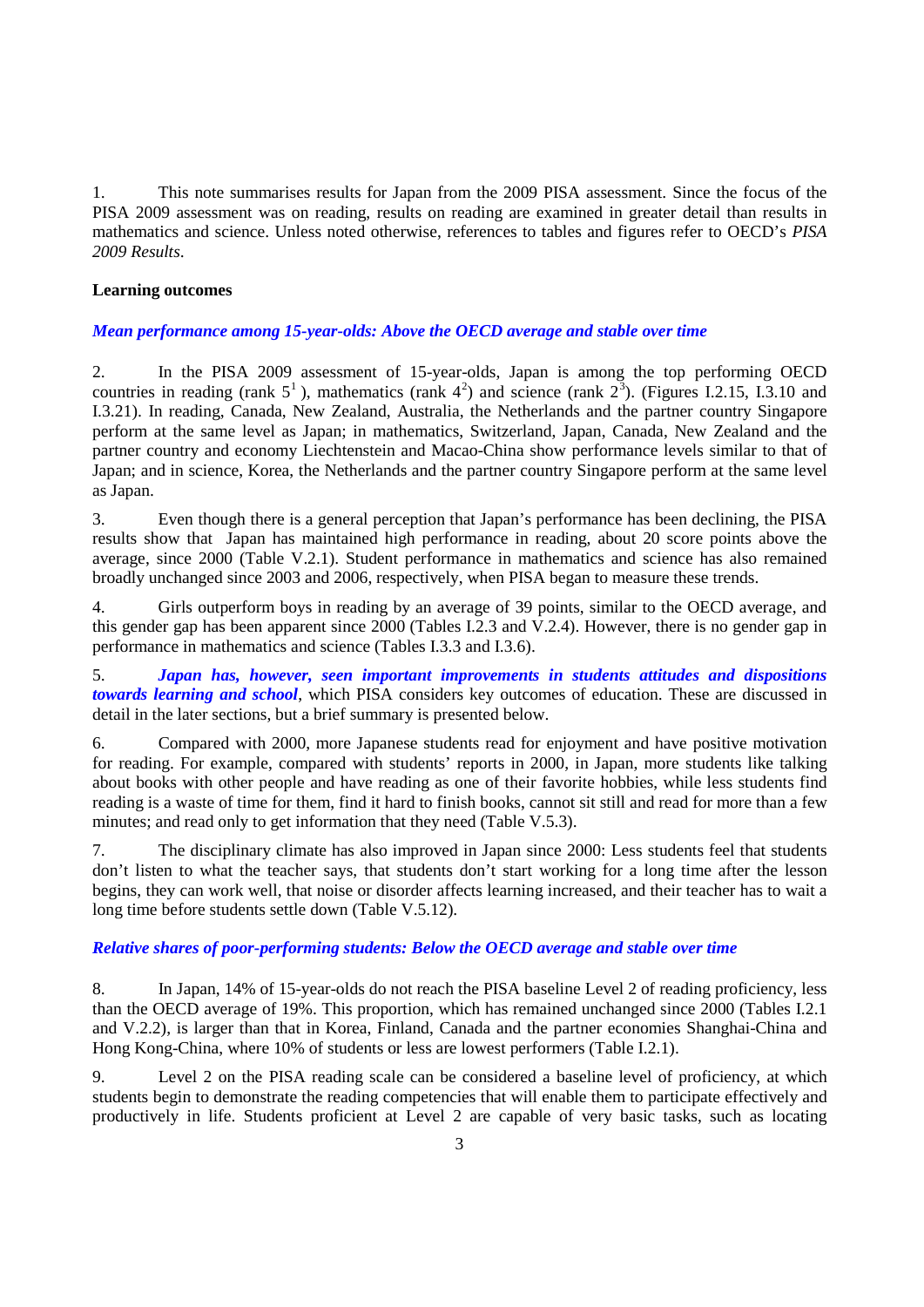information that meets several conditions, making comparisons or contrasts around a single feature, working out what a well-defined part of a text means even when the information is not prominent, and making connections between the text and personal experience. Some tasks at this level require students to locate one or more pieces of information, which may need to be inferred and may need to meet several conditions. Others require recognising the main idea in a text, understanding relationships, or construing meaning within a limited part of the text when the information is not prominent and the reader must make low-level inferences. Tasks at this level may involve comparisons or contrasts based on a single feature in the text. Typical reflective tasks at this level require students to make a comparison or several connections between the text and outside knowledge by drawing on personal experience and attitudes.

10. A follow-up of students who were assessed by PISA in 2000 as part of the Canadian Youth in Transitions Survey shows that students scoring below Level 2 face a disproportionately higher risk of poor post-secondary participation or low labour-market outcomes at age 19, and even more so at age 21, the latest age for which data are currently available. For example, the odds of Canadian students who had reached PISA Level 5 in reading at age 15 to achieve a successful transition to post-secondary education by age 21 were 20 times higher than for those who had not achieved the baseline Level 2, even after adjustments for socio-economic differences are made (OECD, 2010, *Pathways to Success*). [4](#page-24-3) Similarly, of the Canadian students who performed below Level 2 in 2000, over 60% had not gone on to any post-school education by the age of 21; by contrast, more than half of the students (55%) who had performed at Level 2 as their highest level were at college or university.

11. In mathematics, 13% of students perform below Level 2 on the PISA mathematics. This is below the OECD average of 22% and that has remained unchanged since 2003 (Tables I.3.1 and Table V.3.2). Students proficient at Level 2 in mathematics can employ basic algorithms, formulae, procedures or conventions. They can interpret and recognise mathematical situations in contexts that require no more than direct inference and extract relevant information from a single source and make use of a single representational mode. They are capable of direct reasoning and making literal interpretations of the results.

12. In science, 11% of students perform below Level 2 on the PISA science scale. This is below the OECD average of 18% and that has remained unchanged since 2006 (Tables I.3.4 and V.3.4). Students proficient at Level 2 can identify key features of a scientific investigation, recall single scientific concepts and information relating to a situation, and use results of a scientific experiment represented in a data table as they support a personal decision. In contrast, students who do not reach Level 2 in science often confuse key features of an investigation, apply incorrect scientific information, and mix personal beliefs with scientific facts in support of a decision.

# *Relative shares of top-performing students: Above the OECD average and, in reading, an increase over time*

13. At the other end of the performance scale, students in Japan do well at the very highest levels of reading proficiency (Levels 5 and 6). Some 13% are top performers in reading (OECD average is 8%), 21% are top performers in mathematics (OECD average is 13%) and 17% are top performers in science (OECD average is 9%) (Tables I.2.1 , I.3.1 and I.3.4).

14. The proportion of top performers in reading has increased from nearly 10% to above 13% in Japan since 2000 (Table V.2.2). However, there was a gender gap in this increase, too: the percentage of top performers increased by almost 4.8 percentage points (statistically significant) among girls, while the percentage of top performers increased by 2.6 percentage points (not statistically significant) among boys. Effectively, the gender gap in top performers widened.

15. Students proficient at Level 6 on the PISA reading scale are capable of conducting fine-grained analysis of texts, which requires detailed comprehension of both explicit information and unstated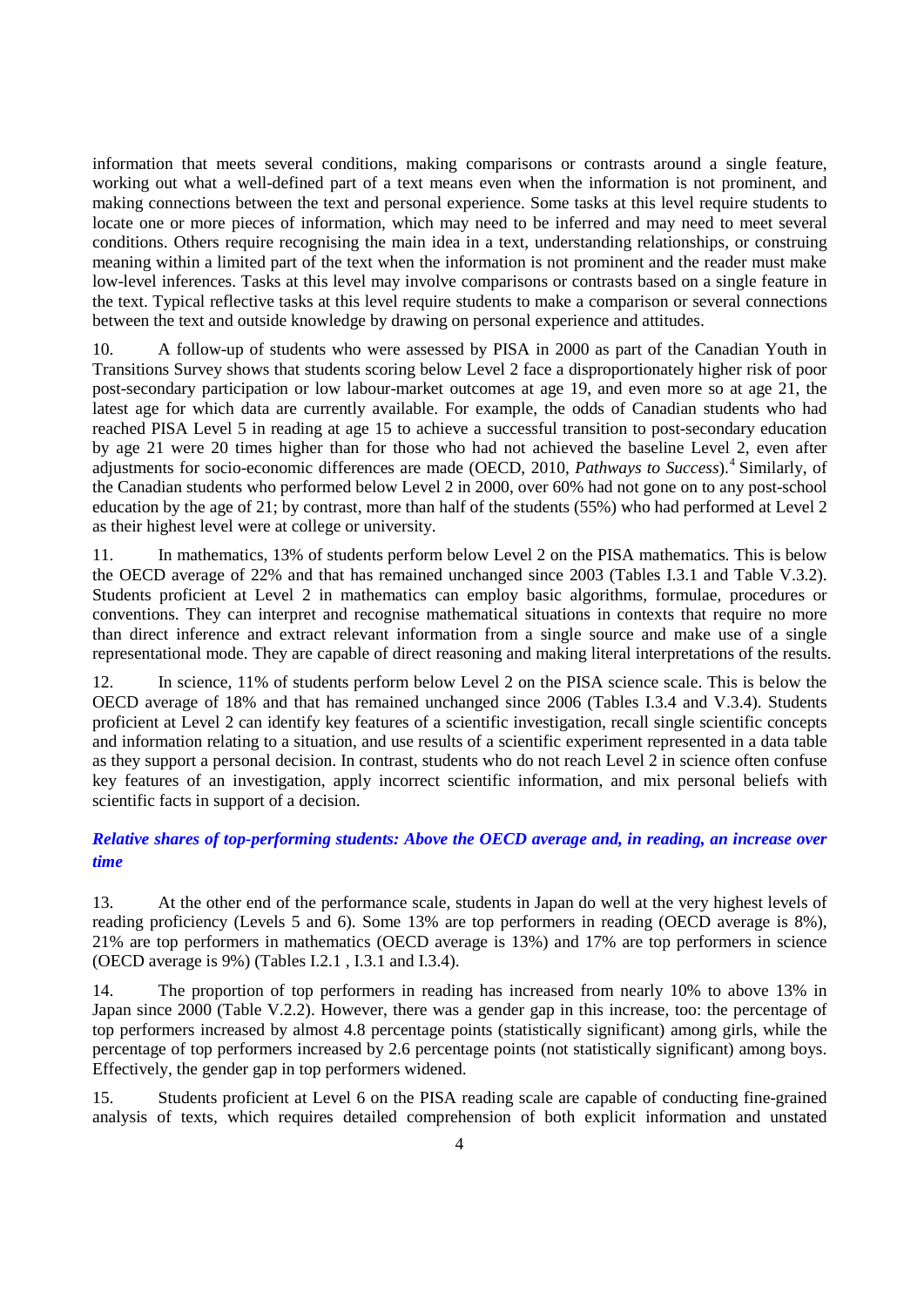implications, and are capable of reflecting on and evaluating what they read at a more general level. They can overcome preconceptions in the face of new information, even when that information is contrary to expectations. They are capable of recognising what is provided in a text, both conspicuously and more subtly, while at the same time being able to apply a critical perspective to it, drawing on sophisticated understandings from beyond the text. This combination of a capacity to absorb the new and to evaluate it is greatly valued in knowledge economies, which depend on innovation and nuanced decision-making that draw on all the available evidence. At 1.9%, Japan has a significantly higher share of the highestperforming readers than the average (0.8%). However, in Australia, New Zealand, the partner economy Shanghai-China and the partner country Singapore, the corresponding percentages are even higher – over 2.0%.

16. At the next highest level, Level 5 on the PISA reading literacy scale, students can still handle texts that are unfamiliar in either form or content. They can find information in such texts, demonstrate detailed understanding, and infer which information is relevant to the task. Using such texts, they are also able to evaluate critically and build hypotheses, draw on specialised knowledge and accommodate concepts that may be contrary to expectations. Some 13% of students in Japan perform at Level 5 or above, well above the average of 8%. However, the share of top performers in reading is even higher – over 14% – in New Zealand, Finland, the partner economy Shanghai-China and the partner country Singapore.

17. In mathematics, 6% of students in Japan reach the highest level of performance, compared with an OECD average of 3%. In comparison, 27% of students in Shanghai-China attain this level (Table I.3.1). Students proficient at Level 6 on the mathematics scale are capable of advanced mathematical thinking and reasoning. These students can apply insight and understanding, along with a mastery of symbolic and formal mathematical operations and relationships, to develop new approaches and strategies for addressing novel situations. They can formulate and accurately communicate their actions and reflections regarding their findings, interpretations, arguments, and the appropriateness of these to the given situations.

18. At the next highest level, Level 5 on the PISA mathematics scale, students can still develop and work with models in complex situations, identifying constraints and specifying assumptions. They can select, compare, and evaluate appropriate problem-solving strategies for dealing with complex problems related to these models. Students at this level can work strategically using broad, well-developed thinking and reasoning skills, appropriate linked representations, symbolic and formal characterisations, and insight pertaining to these situations. In Japan, 21% of students reach the PISA mathematics Level 5 or above, compared with 13% on average across OECD countries. In Shanghai-China, half of the students reach Level 5, in Singapore and Hong Kong-China more than 30% do, and in Chinese Taipei, Korea, Switzerland and Finland more than 21% do.

19. Students proficient at Level 6 in science can consistently identify, explain and apply scientific knowledge and knowledge about science in a variety of complex life situations. They can link different information sources and explanations and use evidence from those sources to justify decisions. They clearly and consistently demonstrate advanced scientific thinking and reasoning, and they use their scientific understanding to solve unfamiliar scientific and technological problems. Students at this level can use scientific knowledge and develop arguments in support of recommendations and decisions that centre on personal, social, or global situations. Some 2.6% of students in Japan reach Level 6 in science, above the OECD average of 1.1% (Table I.3.4). In comparison, in Singapore, 4.6% of students attain this level, in Shanghai-China, 3.9% do, in New Zealand, 3.6% do, in Finland, 3.3% do, and in Australia, 3.1% of students do.

20. Students proficient at the PISA science Level 5 can identify the scientific components of many complex life situations, apply both scientific concepts and knowledge about science to these situations, and can compare, select and evaluate appropriate scientific evidence for responding to life situations. Students at this level can use well-developed inquiry abilities, link knowledge appropriately and bring critical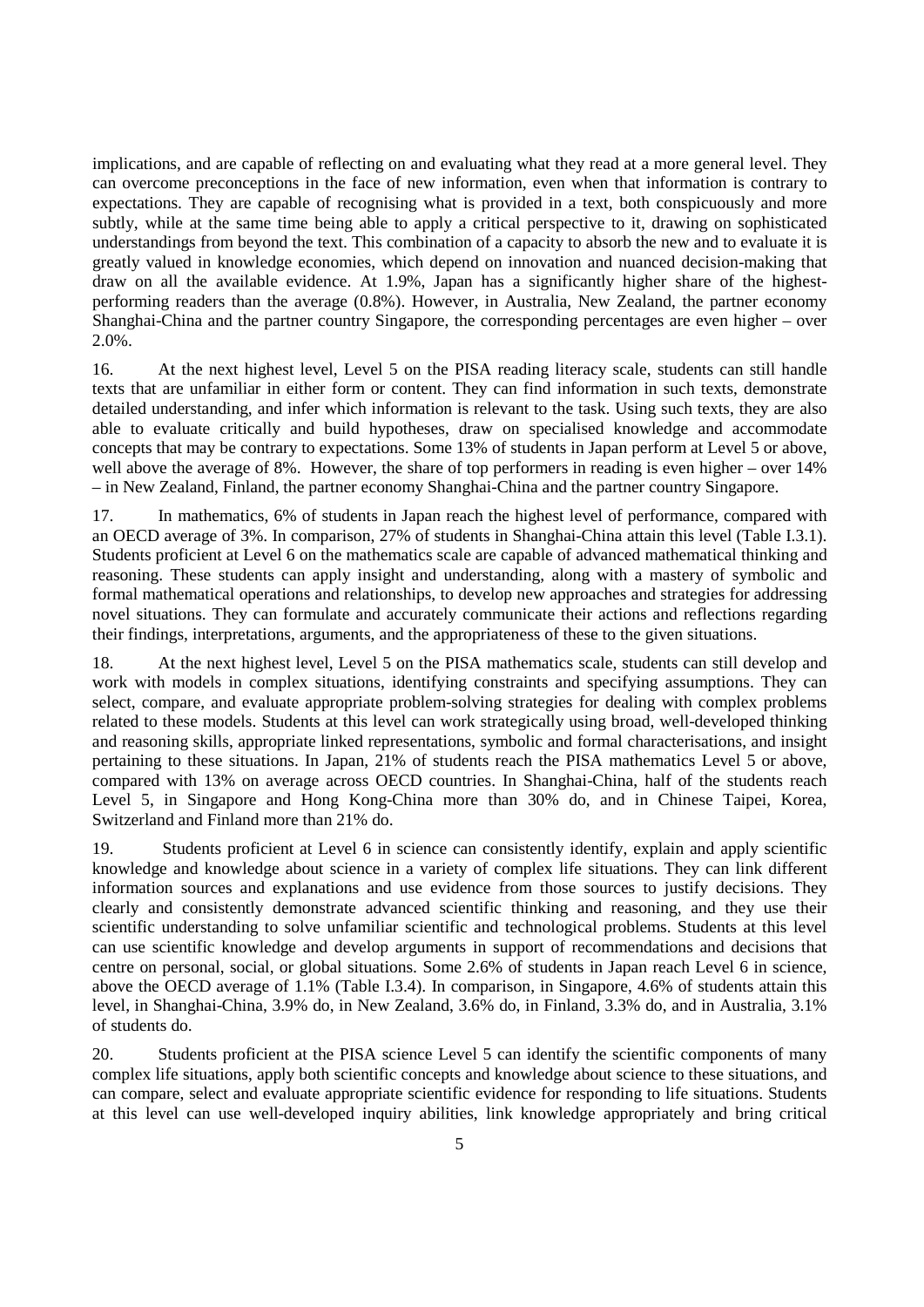insights to situations. They can construct explanations based on evidence and arguments that emerge from their critical analysis. In Japan, 17% of students reach this level, which is above the OECD average of 9%. In comparison, 24% of students in Shanghai-China attain this level, 20% of students in Singapore do so, 19% in Finland do, and 18% of students in New Zealand attain this level.

21. The proportions of top performers have remained unchanged in mathematics since 2003 and in science since 2006 (Tables V.3.2 and V.3.5).

### *A favourable context for student achievement*

22. Countries vary in their demographic, social and economic contexts. These differences need to be taken into account when interpreting differences in student performance.

- In terms of national income level, *Japan ranks 17th among 34 OECD countries on GDP per capita* (Table I.1.20 and Figure I.2.1). In fact, only 6% of the variation among OECD countries' mean scores can be predicted on the basis of their GDP per capita. Japan performs better in reading than would be expected from its level of GDP per capita. While GDP per capita reflects the potential resources available for education in each country, it does not directly measure the financial resources actually invested in education. *In a comparison of countries' average actual spending per student from the age of 6 to the age of 15, Japan ranks 14<sup>th</sup> among 34 OECD countries*. Across OECD countries, expenditure per student explains 9% of the variation in PISA mean performance between countries (Figure I.2.2). Japan's deviation upwards from the trend line suggests that Japan performs better than would be expected from its spending on education per student. Italy and Slovenia, which spend similar levels on education per student as Japan, perform at least 34 score points lower than Japan (Table I.2.20).
- It is not just the volume of resources that matters but how those resources are invested, and how well countries succeed in *directing the money where it can make the most difference*. Japan is one of 16 OECD countries in which socio-economically disadvantaged schools have more favourable student-teacher ratios than socio-economically advantaged schools, which implies that students from disadvantaged backgrounds may benefit from considerably more spending per student than the Japanese average (Table II.2.3).In addition, Japan pays teachers comparatively well and provides them with ample time for work other than teaching. While these policies drive costs upward, Japan pays for them with comparatively large class size (Table B7.3 in the 2010 edition of OECD's *Education at a Glance*).
- *Parents in Japan are better educated than those in most other countries*. Given the close interrelationship between a student's performance and his or her parents' level of education (see Volume II of *PISA 2009 Results*), it is also important to bear in mind the educational attainment of adult populations when comparing the performance of OECD countries, since countries with more highly educated adults are at an advantage over countries in which parents have less education. The percentage of 35-to-44-year-olds who have attained tertiary levels of education, which roughly corresponds to the age group of parents of the 15-year-olds assessed in PISA, is 48% in Japan, which ranks 2nd after Canada in this comparison among the 34 OECD countries (Table I.2.20).
- *The share of students from disadvantaged backgrounds in Japan is below average.* Socioeconomic disadvantage and heterogeneity in student populations pose other challenges for teachers and education systems. As shown in Volume II of *PISA 2009 Results*, teachers instructing socio-economically disadvantaged children are likely to face greater challenges than those with students from more privileged socio-economic backgrounds. A comparison of the socio-economic background of the most disadvantaged quarter of students puts Japan above the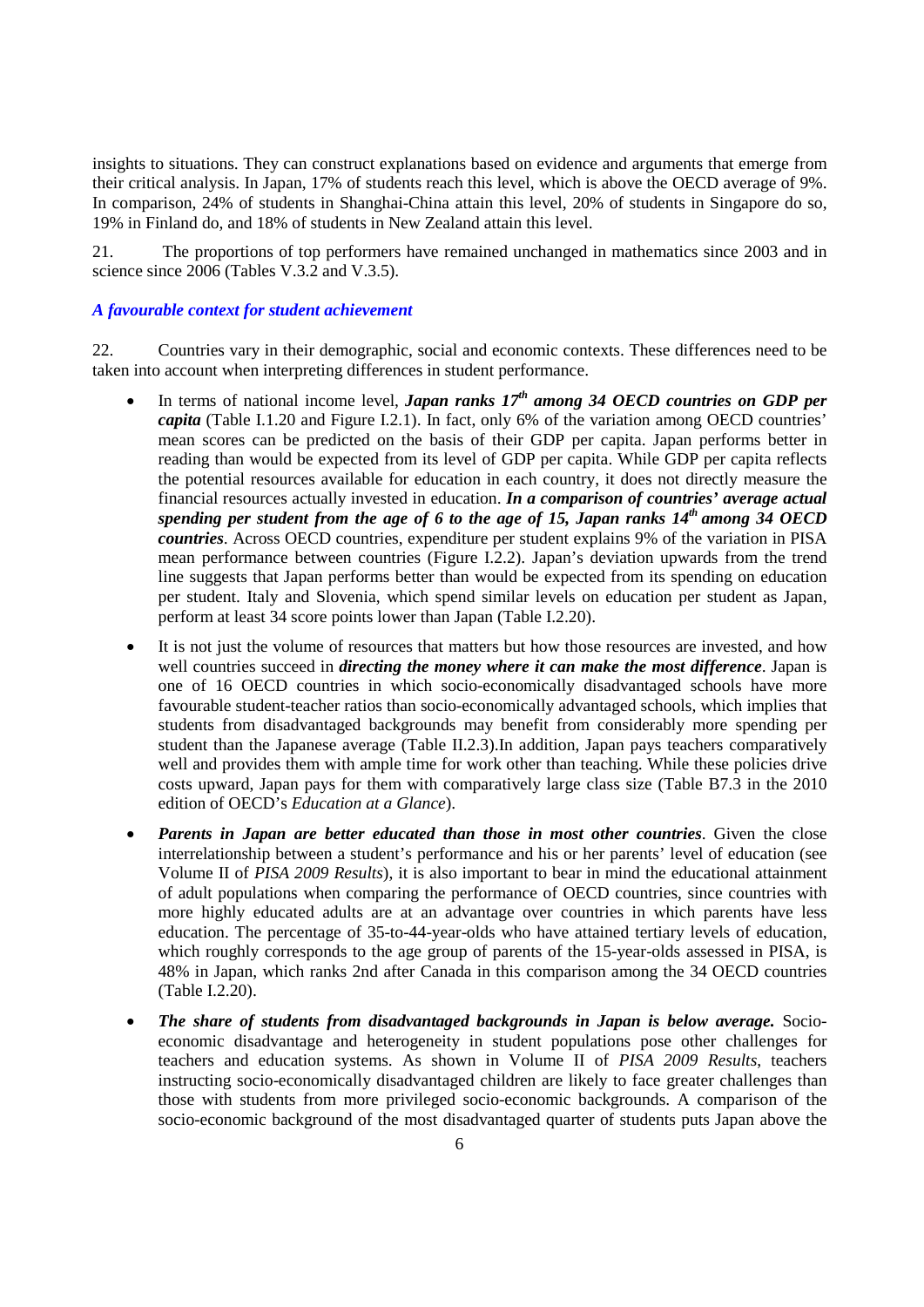OECD average, while the socio-economic background of the student population as a whole ranks around the OECD average  $(Table II.3.1)$ .<sup>[5](#page-24-4)</sup> In other words, while the overall socio-economic context of students in Japan is that of a typical OECD country, the proportion of disadvantaged students in Japan is below that of OECD countries in general (Table I.2.20).

• *Among OECD countries, Japan has the 3rd smallest proportion of students with an immigrant background*. On average across OECD countries, 10% of students are from an immigrant background, while in 14 OECD countries, more than 10% of students are from an immigrant background (Table II.4.1). However, the share of students with an immigrant background explains just 1% of the performance variation between countries (Figure I.2.5). The performance of these students in PISA can only be partially attributed to the education system of their host country. Much of the performance difference between these students and native students stems from socio-economic background, the language spoken at home and prior education in their country of origin.

23. Even after accounting for the demographic, economic and social context of education systems, the question remains: to what extent is an international test meaningful when differences in languages and cultures lead to very different ways in which subjects such as language, mathematics or science are taught and learned across countries? It is inevitable that not all tasks on the PISA assessments are equally appropriate in different cultural contexts and equally relevant in different curricular and instructional contexts. To gauge this, PISA asked every country to identify those tasks from the PISA tests that it considered most appropriate for an international test. Countries were advised to give an on-balance rating for each task with regard to its relevance to "preparedness for life", authenticity and interest for 15-yearolds. Tasks given a high rating by each country are referred to as that country's most preferred questions for PISA. PISA then scored every country on its own most preferred questions and compared the resulting performance with the performance on the entire set of PISA tasks. For Japan, its relative standing remains the same, irrespective of whether all PISA items or the items 'preferred' by Japan are used as a basis for comparisons.

### **Equity in the distribution of learning opportunities**

24. PISA explores equity in education from three perspectives: first, it examines differences in the distribution of learning outcomes of students and schools; second, it studies the extent to which students and schools of different socio-economic backgrounds have access to similar educational resources, both in terms of quantity and quality; and third, it looks at the impact of students' family background and school location on learning outcomes.

### *Growing differences in performance among schools*

25. The difference between high and low performers in reading (*i.e.* variation in students' performance in reading) is greater in Japan than the OECD average, and around a half of this performance variation is attributable to the performance difference between schools (Table II.5.1). In Japan, this difference is greater than the OECD average of 39%. Japan's large performance difference between schools is mainly accounted for by the fact that the students took the PISA assessment only a few months after the high school entrance examinations, which has routed students to different schools depending on their prior achievement.

26. The difference between high and low performers in reading grew since 2000, particularly that between schools (Table V.4.1).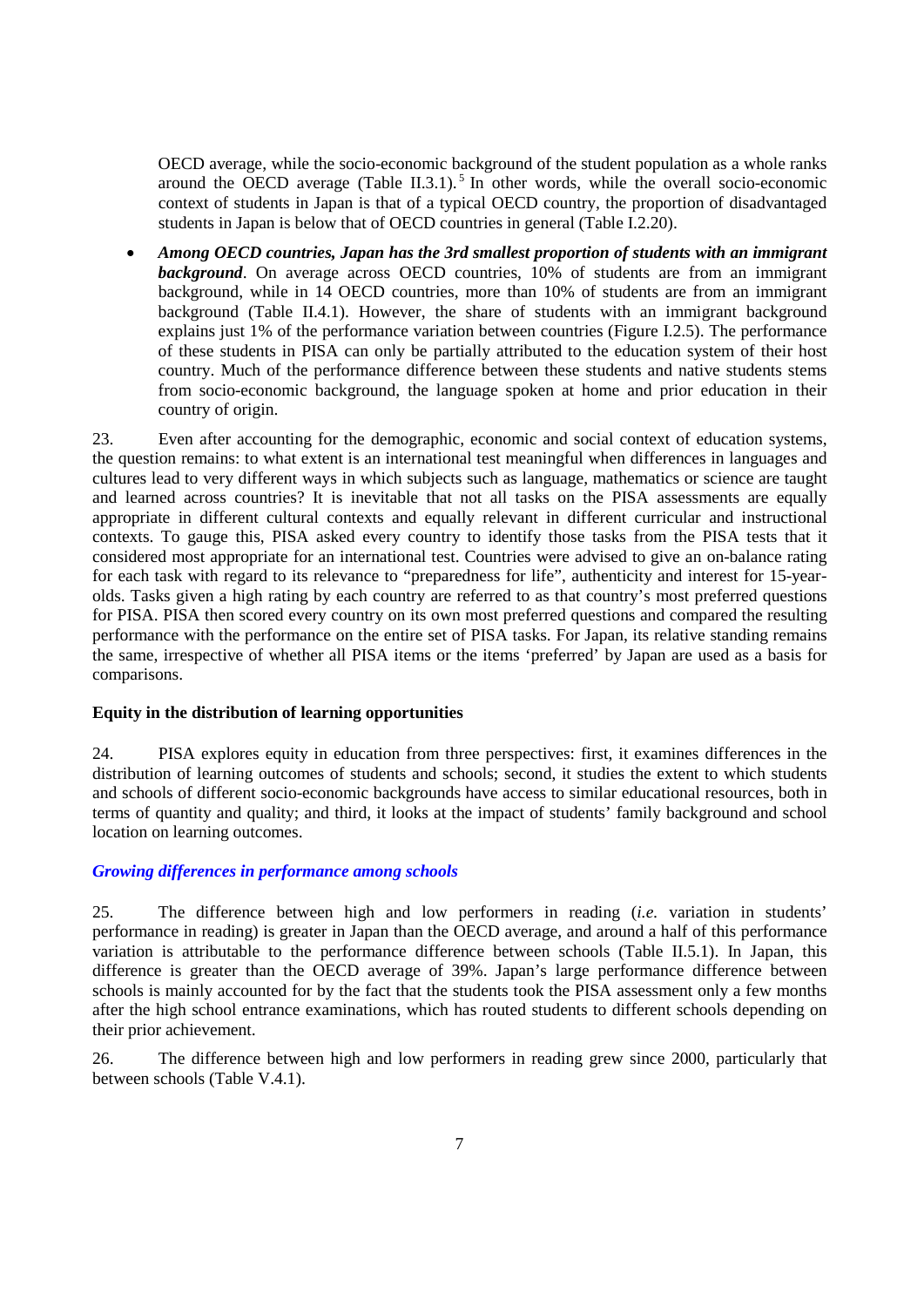### *Equal access to resources*

27. A first potential source of inequities in learning opportunities lies in the distribution of resources across students and schools. In a school system characterised by an equitable distribution of educational resources, the quality or quantity of school resources would not be related to a school's average socioeconomic background, as all schools would enjoy similar resources. Therefore, if there is a positive relationship between the socio-economic background of students and schools and the quantity or quality of resources, this signals that more advantaged schools enjoy more or better resources. A negative relationship implies that more or better resources are devoted to disadvantaged schools. No relationship implies that resources are distributed similarly among schools attended by socio-economically advantaged and disadvantaged students.

28. In around half of OECD countries, the student-teacher ratio relates positively to the socioeconomic background of schools, in other words, disadvantaged schools tend to have more teachers per student. Japan is one of these countries (Table II.2.3). This positive relationship is also particularly pronounced in Belgium, Italy, Ireland, Spain, Estonia Portugal and the Netherlands. This important measure of resource allocation indicates that these countries use the teacher-student ratio to reduce disadvantage. Among OECD countries, only Turkey, Slovenia, Israel and Austria favour socioeconomically advantaged students and schools with access to more teachers.

29. In the majority of OECD countries, more advantaged students also enjoy a higher proportion of better-qualified full-time teachers (Table II.2.2). The picture is similar when examining schools whose principals reported that the lack of qualified teachers hinders learning. In Japan, however, disadvantaged students enjoy qualified teachers at the same level as advantaged students. All of these findings suggest that Japan ensures an equitable distribution of human resources, both in the quantity of resources and in their quality.

## *Weak impact of students' socio-economic background on learning outcomes*

30. Students who did not surpass the most basic performance level on PISA were not a random group, and the results show that socio-economic disadvantage does not have a strong impact on student performance in Japan (Table II.1.2): some 9% of the variation in student performance in Japan is explained by students' socio-economic background while the OECD average is 14%. Also, in other OECD countries, such as Iceland, Estonia, Finland, Norway, Canada, Korea and Italy, students' socio-economic backgrounds have a below-average impact on performance. In contrast, Hungary, Belgium, Turkey, Chile, Luxembourg, Germany, the United States, France and New Zealand all show an above-average impact of socio-economic background on reading performance. In other words, in these countries two students from different socio-economic backgrounds vary much more in their learning outcomes than is normally the case in OECD countries. It is important to emphasise that these countries, do not necessarily have a greater proportion of socio-economically disadvantaged students than other countries, but that socio-economic differences among students in these countries have a particularly strong impact on learning outcomes.

31. If inequalities in societies were always closely linked to the impact of socio-economic disadvantage on learning outcomes, the ability of public policy to improve equity in access to learning opportunities would be limited, at least in the short term. However, there is almost no relationship between income inequalities in countries and the impact of socio-economic background on learning outcomes (Figure II.1.3), that is, some countries succeed even under difficult conditions to mitigate the impact of socio-economic background on educational success.

32. In general, the accuracy with which socio-economic background predicts student performance varies considerably across countries. Most of the students who perform poorly in PISA come from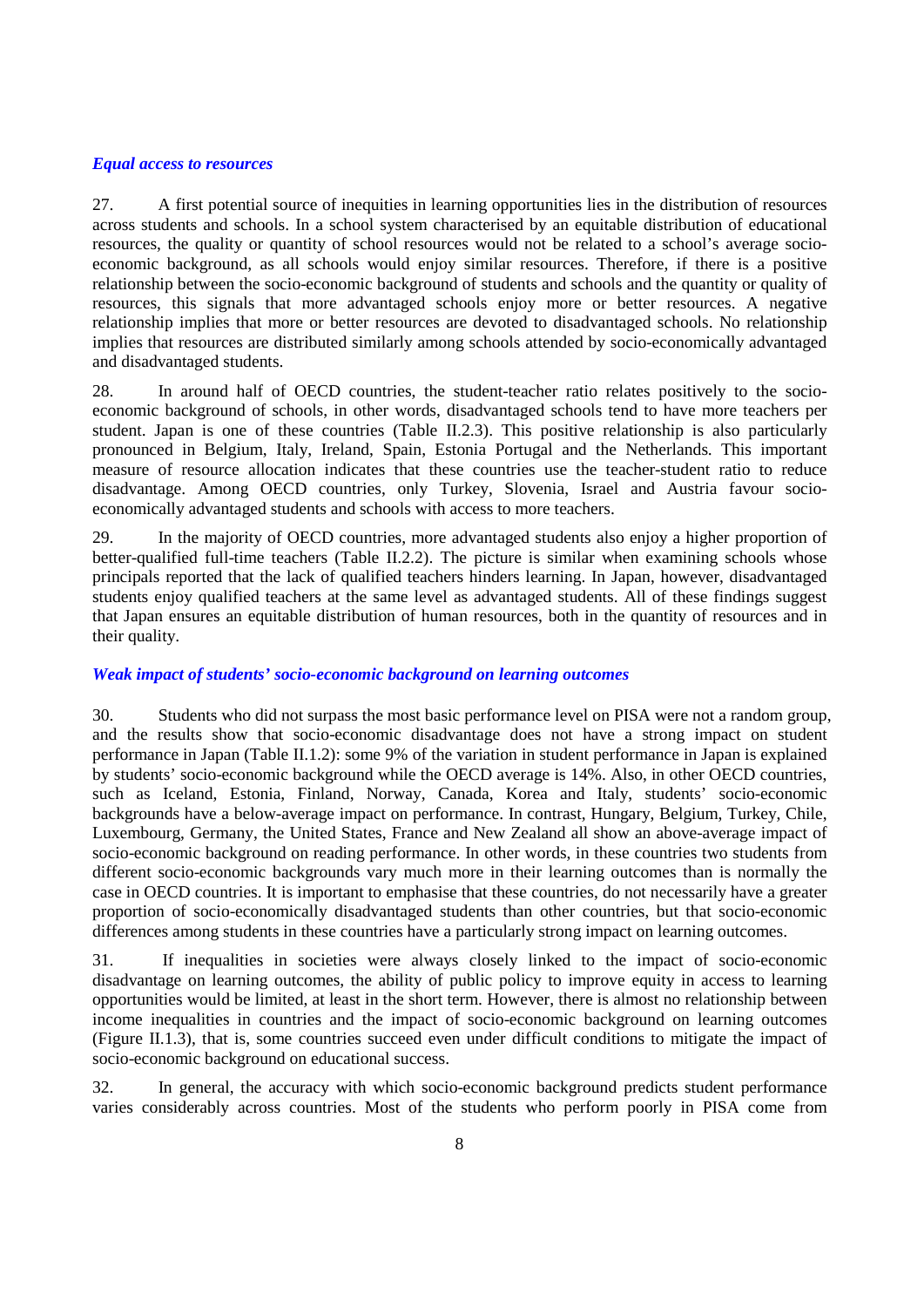challenging socio-economic backgrounds, and yet some of their disadvantaged peers excel in PISA and beat the odds against them. These students show that overcoming socio-economic barriers to achievement is possible. While the prevalence of resilience is not the same across educational systems, it is possible to identify substantial numbers of resilient students in practically all OECD countries.<sup>[6](#page-24-5)</sup> In Japan, 11% of students can be considered resilient, in that they are among the 25% most socio-economically disadvantaged students in the country yet perform much better than what would be predicted based on their background (Table II.3.3). Across the OECD, an average of 7% of students are resilient, while the share of resilient students is over 11% in Korea, Finland and the partner country and economies Shanghai-China, Hong Kong-China, Macao-China and Singapore. These results confirm that, in Japan, policies to improve performance should not just focus on disadvantaged students, but also on those who perform poorly because of other factors, such as those discussed below.

# *Some other contexts related to poor performance*

33. It is useful to examine three other aspects of socio-economic background and their relationship to student performance in greater detail.

- *Family composition*: In Japan, single-parent families are slightly less prevalent than the OECD average (15% of 15-year-olds come from single-parent families compared with an average of 17%). *Japanese students from these families face a much higher risk of low performance than is the case across OECD countries* (Table II.2.5). Two-thirds of the performance differences between students come from single-parent families and other type of families are related to the differences in socio-economic background between these families.
- *Concentration of socio-economic disadvantage in schools:* Some 30% of students in Japan attend schools with a socio-economically disadvantaged intake, where 57% of students are disadvantaged themselves (*i.e.* they are grossly overrepresented); 31% of students are in socioeconomically privileged schools, where only 8% of students are disadvantaged themselves. Disadvantaged students tend to perform worse than expected when they attend disadvantaged schools, and by a larger margin than in many other OECD countries. Advantaged students also tend to perform worse than expected when enrolled in disadvantaged schools, by an even larger margin. In contrast, advantaged students tend to perform better than expected when attending advantaged schools, and by a larger margin than in many other OECD countries, while disadvantaged students also tend to perform better than expected in these schools, and by a larger-than-average margin. In schools with a mixed socio-economic intake, disadvantaged students tend to do better than expected and advantaged students tend to perform worse than expected (Table II.5.10). This suggests that *efforts to improve performance should mainly be directed towards schools with disadvantaged intake rather than towards individual students from disadvantaged backgrounds.*

#### **Student engagement, strategies and practices**

34. To become effective learners, students need to be able to figure out what they need to learn and how to achieve their learning goals. They also need to master a wide repertoire of cognitive and metacognitive information-processing strategies to be able to develop efficient ways of learning. At the same time, fostering effective ways of learning, including goal setting, strategy selection and controlling and evaluating the learning process, should not come at the expense of students' enjoyment of reading and learning, since proficiency is the result of sustained practice and dedication, both of which go hand-in-hand with high levels of motivation to read and learn.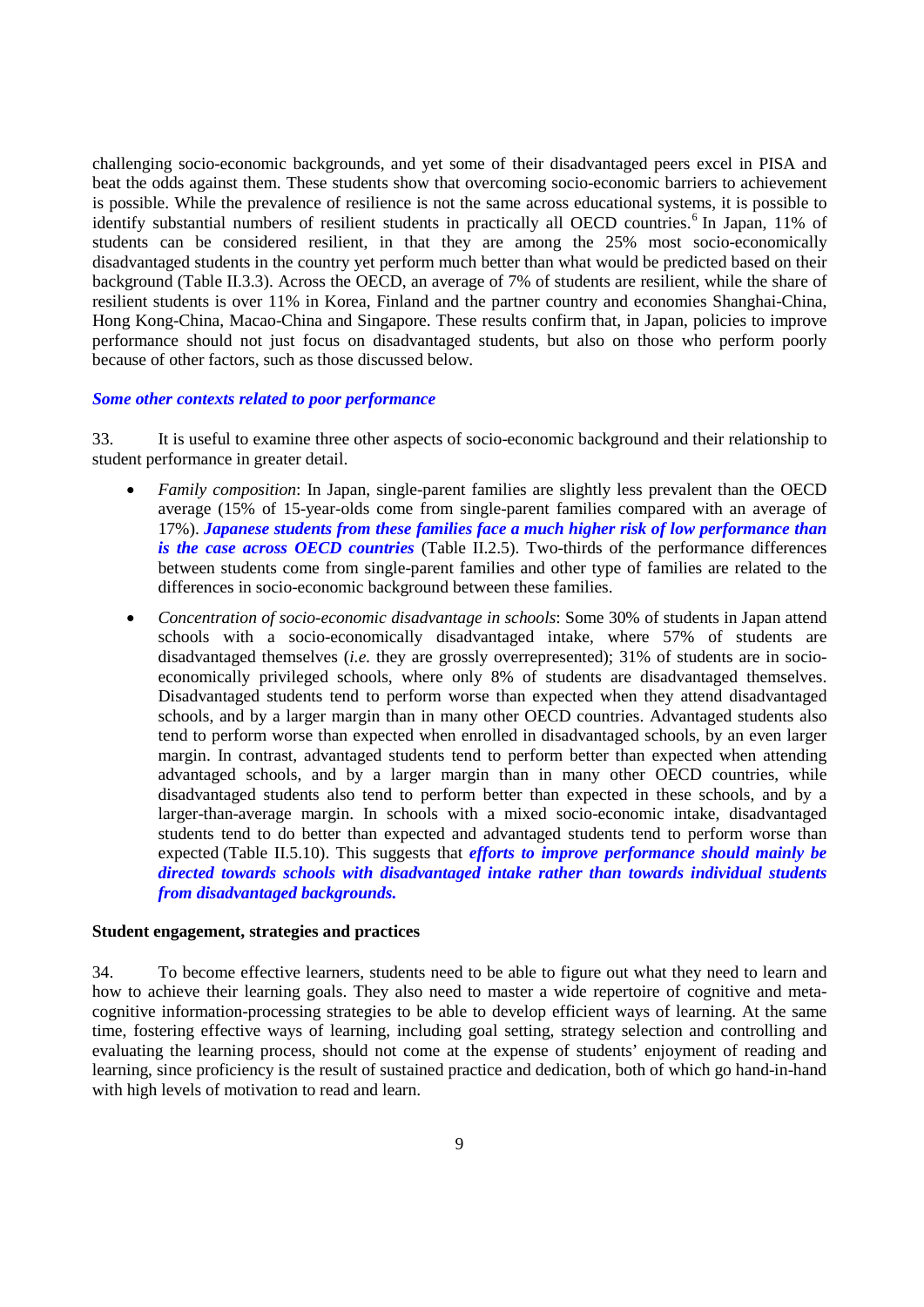### *Improving students' enjoyment of and motivation for reading*

35. Volume III of *PISA 2009 Results* shows that in all OECD countries, students who enjoy reading the most perform significantly better than students who enjoy reading the least (Table III.1.1). More Japanese students reported that they do not read for enjoyment at all compared to many other OECD countries, but about the average proportion of students spend one to two hours per day on reading for enjoyment. On average across OECD countries, 37% of students reported that they do not read for enjoyment at all, while this figure reaches 44% in Japan and 44% or more in Austria, the Netherlands, Luxembourg, Switzerland and Belgium (Table III.1.3). In contrast, 10% of students in Japan reported spend one to two hours per day on reading for enjoyment, which is similar to the OECD average of 11%. *The percentage of Japanese students who read for enjoyment increased by 11 percentage points since 2000* (Table V.5.1). 36. The difference in the percentage of boys and girls who read for enjoyment is smaller in Japan than it is in most OECD countries. Across OECD countries, 73% of girls read for enjoyment, while 52% of boys do. In Japan, 58% of girls read for enjoyment, while 54% of boys read for enjoyment – a much narrower gender gap than the OECD average. Korea is the only OECD country where similar proportions of boys and girls ready for enjoyment (Table V.5.1).

37. *Japanese students tend to have better motivation for reading than many other OECD countries.* Some 67% of students reported that they enjoy going to a bookstore or a library (the OECD average is 42%); 44% reported that they like talking about books with other people (the OECD average is 38%); and 42% reported that reading is one of their favorite hobbies (the OECD average is 33%). In contrast, 15% of students reported that reading is a waste of time for them (the OECD average is 24%); 21% reported that they cannot sit still and read for more than a few minutes (the OECD average is 25%); 24% reported that they read only to get information that they need (the OECD average is 46%) and 28% reported that they find it hard to finish books (the OECD average of 33%) (Table III.2.11).

38. *Japanese students' motivation for reading has improved since 2000.* Compared with students' reports in 2000, less students find it hard to finish books (improved by 12 percentage points); more students like talking about books with other people (improved by 7 percentage points); less students cannot sit still and read for more than a few minutes (improved by 7 percentage points); less student read only to get information that they need (improved by 7 percentage points); more students reported that reading is one of their favorite hobbies (improved by 6 percentage points) and less students find reading is a waste of time for them (improved by 5 percentage points) (Table V.5.3).

### *Students who read fiction achieve higher scores in reading*

39. There has been considerable debate as to what types of reading may be most effective in fostering reading skills and improving reading performance. Across OECD countries, students who read fiction regularly because they want to – at least several times a month – tend to perform better in reading in all OECD countries except Mexico and Turkey; and students who regularly read magazines, non-fiction books or newspapers because they want to tend to perform better in reading in most countries (Table III.1.6). In contrast, reading comic books regularly is associated with little performance advantaged in some countries, but it is associated with lower performance in other countries. In Japan, students who read fiction tend to perform better in reading to a great extent, while student who read non-fiction books or newspapers regularly tend to perform better in reading, but to a lesser extent. There is no performance difference between Japanese students who read comics regularly and those who do not, and between Japanese students who read magazines regularly and those who do not. The performance advantage for Japanese students who read fiction regularly increased since 2000 (Table V.5.8).

40. In Japan, 72% of students read comics regularly (the OECD average is 22%), 65% of students read magazines regularly (the OECD average is 58%), 58% of students read newspapers regularly (the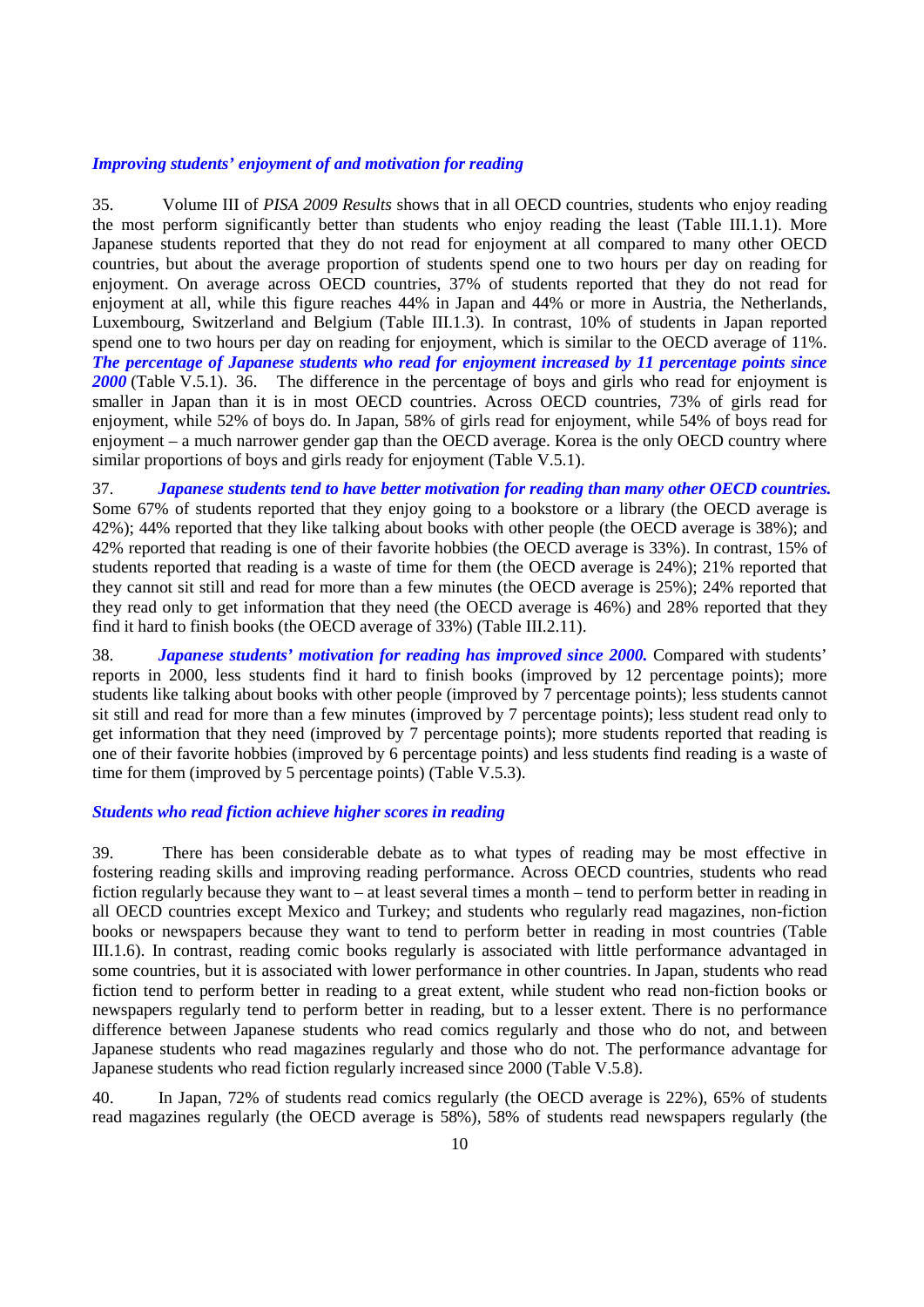OECD average is 62%), 42% of students read fiction regularly (the OECD average is 31%) and 11% of students read non-fiction books regularly (the OECD average is 19%) (Table III.2.7). Boys tend to read comics regularly more than girls do (the gender gap in Japan is 19 percentage points, compared to the OECD average of 10 percentage points), and tend to read newspapers more than girls do (the gender gap in Japan is 9 percentage points compared to the OECD average of 7 percentage points) (Table III.2.8). In contrast, more girls tend to regularly read fiction regularly (the gender gap in Japan is 11 percentage points compared with the OECD average of 19 percentage points), and tend to read magazines more than boys (the gender gap in Japan is 8 percentage points compared with the OECD average of 14 percentage points).

41. *Since 2000, the percentage of Japanese students who read fiction regularly increased by 15 percentage points*, while the share of students who read magazines, newspapers and comic books decreased by 18 percentage points, 12 percentage points and 12 percentage points, respectively (Table V.5.6). During the same period, there was no change in the percentage of Japanese students who read nonfiction books regularly.

42. Although students who read fiction are more likely to achieve high scores, it is students who read a wide variety of materials who perform particularly well in reading. In Japan, students who read fiction tend to perform better; but if they also read non-fiction books and/or newspapers, their scores are even higher (Table III.1.24). Japanese students seems to read a greater variety of materials than students in many other countries, since Japan has one of the highest scores among OECD countries in the *index of diversity of reading materials*, after Turkey and Finland (Table II.1.10).

#### *Students extensively engaged in online reading activities perform better*

43. Students who are extensively engaged in online reading activities, such as reading e-mails, chatting on line, reading news online, using an on line dictionary or encyclopedia, participating in online group discussions, and searching for information online, are generally more proficient readers than students who do little online reading. In Japan, the performance difference between students who are more engaged in online reading activities and those who are less engaged is greater than in many other OECD countries (Table III.1.12). Japanese students engage in online reading activities less frequently than students in other OECD countries; and unlike in many other OECD countries, girls in Japan tend to engage more in online reading activities than boys.

44. In all countries that took part in PISA 2009, students who perform well in reading tend to be those who have a deep understanding of which learning strategies are most effective in attaining different learning goals and who read a wide variety of materials for their own enjoyment.

# *Performance gaps can be closed by a greater awareness of effective learning strategies*

45. PISA measures approaches to learning in two ways: by examining the extent to which students reported employing certain strategies, and by looking at students' awareness of which strategies work best. The latter indicator, new to PISA 2009, is a more robust measure because it also provides for an external validation of students' knowledge of what works, rather than just their preferences. Across countries, students who are better-informed about what will help them learn tend to have substantially higher reading proficiency (Figures III.1.10 and III.13). This applies both to an awareness of strategies to understand and remember information and to strategies to summarise information. Japanese students, on average, have above-average levels of awareness of strategies to understand and remember information, while they have around the OECD average level of awareness of strategies to summarise information (Tables III.1.14 and III.1.16). The reported use of strategies to control one's learning is also associated with higher student performance in every country, although, on average, this association is not as strong as an awareness of effective learning strategies (Tables III.1.18, III.1.20 and III.1.22).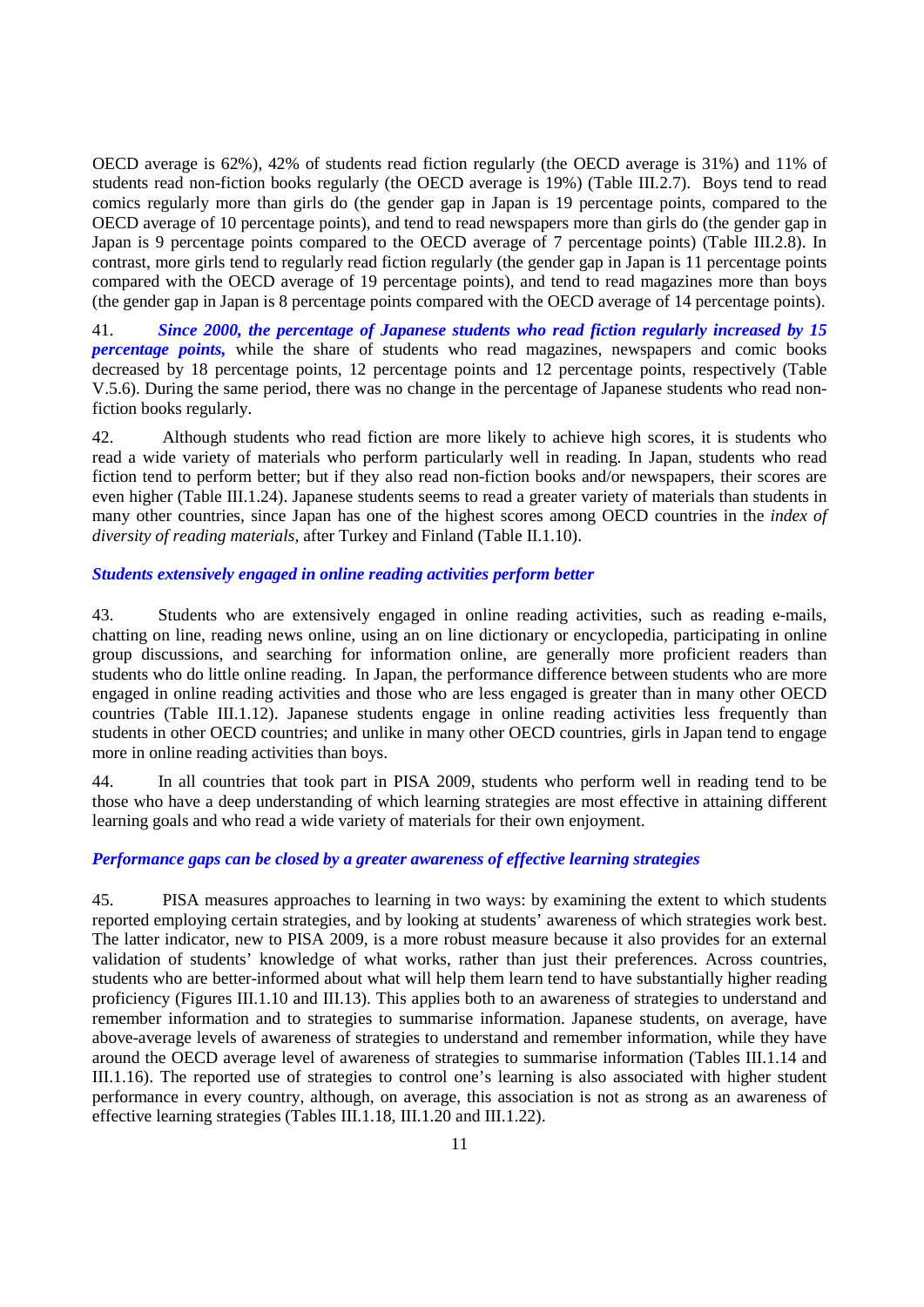46. Although PISA shows that an awareness of effective learning strategies is closely associated with reading performance, across OECD countries, an awareness of strategies to summarise information is more strongly related to reading performance than an awareness of strategies to understand and remember information (Tables III.1.14 and III.1.16). This is also the case in Japan: the difference in reading performance between students with high and low levels of awareness of strategies to summarise information is larger than that between students with high and low levels of awareness of strategies to understand and remember information. In fact, the performance difference between Japanese students with high and low levels of awareness of strategies to summarise information is one of the greatest among OECD countries, next to France and Belgium (Table III.1.16).

47. Reading a lot is not enough: students who read a lot but who do not understand how to learn effectively perform worse in reading than students who read less but understand how to learn in all countries including Japan (Table III.1.28). This confirms previous research that shows that, while enjoying reading is a necessary step towards becoming a better reader, it is not sufficient if it does not go hand-inhand with a good understanding of how to use reading to learn effectively.

48. In Japan, an awareness of strategies to summarise information plays an important role in closing the performance gap between boys and girls and between socio-economically disadvantaged and advantaged students. In general across OECD countries, girls and socio-economically advantaged students tend to have a better awareness of strategies to summarise information than boys and disadvantaged students, and, in turn, students with this better awareness tend to perform better (Table III.3.10). In other words, an awareness of these strategies mediates the impact of students' background and gender on performance. This mediating effect is particularly strong in Japan: 22% of the total impact of students' socio-economic background on performance is filtered through the different levels of students' awareness of these strategies (the OECD average is 17%); and 38% of the total impact of students' gender on performance is filtered through the different levels of students' awareness of these strategies.

49. This underlines the importance for parents, teachers and schools to provide students with the tools to become effective readers and learners. It is important for students to develop an awareness of the most effective learning strategies to summarise information, especially boys and socio-economically disadvantaged students. This can be fostered by letting students experiment with different approaches, discussing with students what they find helpful and unhelpful, and encouraging them to reflect on the different approaches they use to achieve learning goals.

#### **The learning environment in the classroom and at school**

50. Education policies and practices will only nurture student achievement if they result in more effective teaching and learning in the classroom. Results from PISA suggest that schools and countries where students work in a climate characterised by expectations of high performance and the will to work, good teacher-student relations, and high teacher morale tend to achieve better results, on average across countries. Even after accounting for socio-economic background and other aspects of the learning environment measured by PISA, the results show that reading performance is positively related to higher values, at the school level, on the *index of disciplinary climate* in 16 OECD countries, including Japan; on the *index of teacher-student relations* in 10 OECD countries, including Japan; and on the *index of teacherrelated factors affecting school climate* in 14 OECD countries, including Japan (Table IV.2.13c). *In Japan, the difference in reading performance between schools that show higher or lower levels of these three aspects is greater than in most OECD countries*.

51. The learning environment is also shaped by parents and school principals. Parents who are interested in their children's education are more likely to support their school's efforts and participate in school activities, thus adding to available resources, and school principals can define their schools'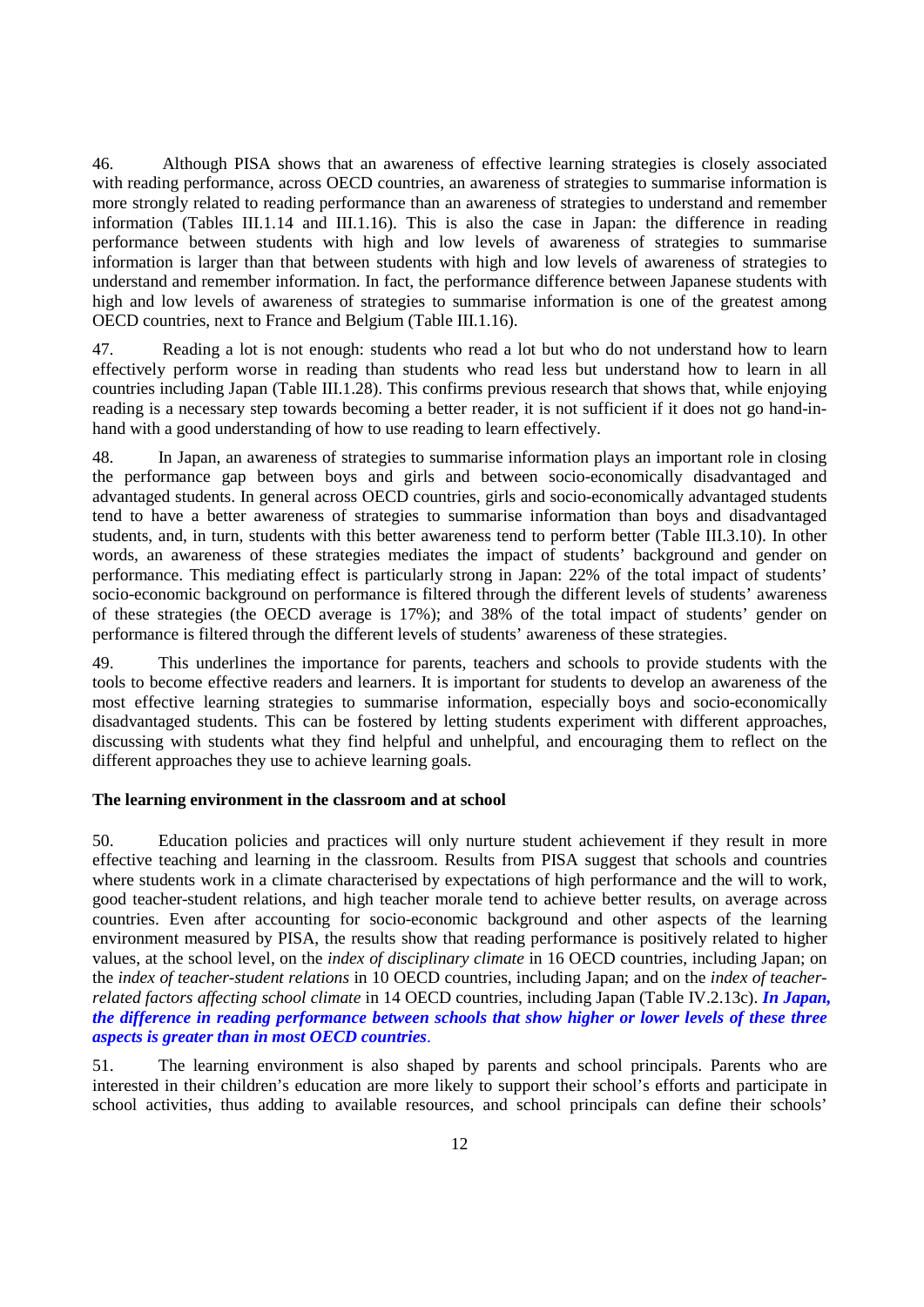educational objectives and guide their schools towards them. These parents also tend to have an advantaged socio-economic background. PISA shows that school principals' perceptions of parents' pressure to adopt high academic standards and raise student achievement tend to be positively related to higher school performance in 19 OECD countries, including Japan, but it is positively related to performance in only 4 OECD countries, not including Japan, after accounting for students' and schools' socio-economic backgrounds (Tables IV.2.13b and IV.2.13c).

52. PISA also shows that the socio-economic backgrounds of students and schools and key features of the learning environment are closely interrelated, and that both are linked to performance in important ways. This is perhaps because students from socio-economically advantaged backgrounds bring with them a higher level of discipline and more positive perceptions of school values, or perhaps because parental expectations of good classroom discipline and strong teacher commitment are higher in schools with socioeconomically advantaged intake. Conversely, disadvantaged schools may be subject to less parental pressure to reinforce effective disciplinary practices or ensure that absent or unmotivated teachers are replaced. In summary, students perform better in schools with a more favourable climate, partly because such schools tend to have more students from advantaged backgrounds who generally perform well, partly because those students reinforce the favourable climate, and partly for reasons unrelated to socio-economic variables. The effect of parental pressure is particularly closely related to socio-economic background, with little independent effect on performance and, in many countries, aspects related to the climate within the school, such as discipline and student-teacher relationships, are also related to performance independently of socio-economic and demographic factors.

53. These analyses are examined in greater detail in the following sections.

### *Weak teacher-student relations*

54. Positive teacher-student relations can help to establish an environment that is conducive to learning. Research finds that students, particularly disadvantaged students, tend to learn more and have fewer disciplinary problems when they feel that their teachers take them seriously. One explanation is that positive teacher-student relations help foster social relationships, create communal learning environments and promote and strengthen adherence to norms conducive to learning. PISA asked students to agree or disagree with several statements regarding their relationships with the teachers in school. These statements include whether students get along with the teachers and whether teachers are interested in their personal well-being, whether teachers take the student seriously, whether teachers are a source of support if students need extra help, and whether teachers treat the student fairly.

55. Students in Japan reported one of the weakest teacher-student relations among OECD countries (Figure IV.4.1). For example, 28% of students in Japan agree or strongly agree that their teachers are interested in their well-being (the OECD average is 66%), 63% agree or strongly agree that most teachers really listen to what the student has to say (the OECD average is 67%), 64% agree or strongly agree that teachers are a source of support if students need extra help (the OECD average is 79%), 73% agree or strongly agree that they get along with their teachers (the OECD average is 85%) and 74% agree or strongly agree that teachers treat the student fairly (the OECD average is 79%). There is a positive relationship between teacher-student relations and student performance in Japan. For example, the quarter of students in Japan reporting the poorest student-teacher relations are two times more likely to also be among the quarter of the poorest performing students, which is the highest likelihood among the countries and economies that participated in PISA (Table IV.4.1).<sup>[7](#page-25-0)</sup> Differences in student-reported teacher interest in their well-being may reflect either different student expectations of their teachers' level of involvement, or different roles that teachers assume with respect to their students. A low percentage of agreement with these statements suggests a possible mismatch between student expectations and what teachers are actually doing.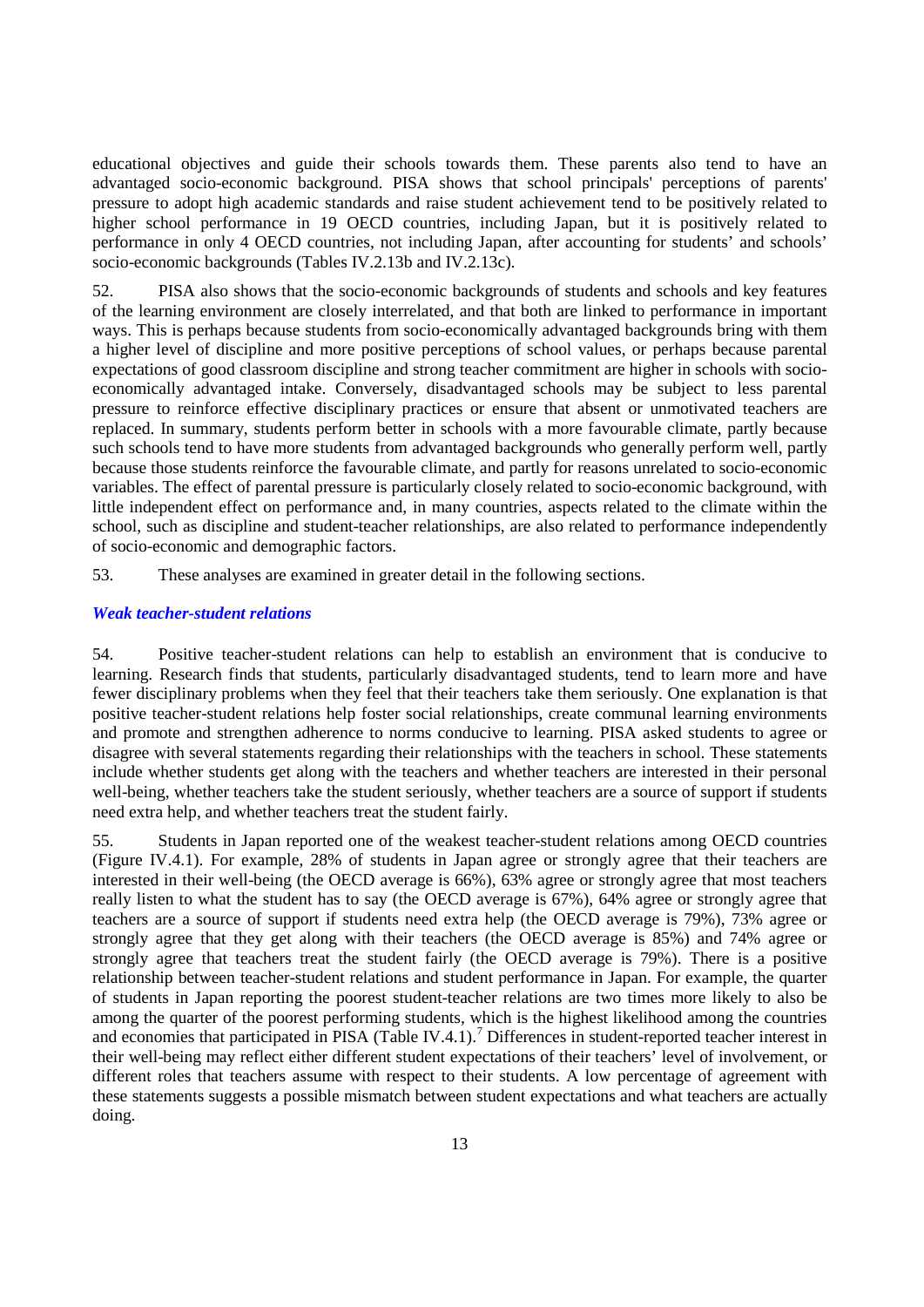56. In PISA 2000, students were asked some similar questions. For example, in 2000, 50% of students agreed or strongly agreed that most of their teachers really listen to what the student has to say, and that proportion increase by 13 percentage points in 2009. Also, since 2000, the percentage of students who agreed or strongly agreed that most teachers treat the student fairly increased by 5 percentage points (Table V.5.11).

# *Excellent – and improving – disciplinary climate*

57. The disciplinary climate in the classroom and school can also affect learning. Classrooms and schools with more disciplinary problems are less conducive to learning, since teachers have to spend more time creating an orderly environment before instruction can begin. More interruptions within the classroom disrupt students' engagement in and concentration on their lessons. PISA asked students to describe the frequency with which interruptions occur in reading lessons. The disciplinary climate is indicated in PISA by the frequency of certain events: students don't listen to the teacher in language-of-instruction class; there is noise and disorder; the teacher has to wait a long time for students to quieten down; students cannot work well; and students don't start working for a long time after the lesson begins.

58. The majority of students in OECD countries enjoy orderly classrooms in their language-ofinstruction classes, and especially so in Japan. Japanese students reported the best disciplinary climate among students in all other OECD countries (Table IV.4.2). Some 93% of Japanese students reported that their teacher never or only in some lessons has to wait a long time before students settle down (the OECD average is 72%), 92% reported that they never or only in some lessons feel that students don't listen (the OECD average is 71%), 91% reported that they never or only in some lessons feel that students don't start working for a long time after the lesson begins (the OECD average is 75%), 90% reported that noise or disorder never or only in some lessons affects learning (the OECD average is 68%), and 87% of students reported that they can work well practically most of the time (the OECD average is 81%) (Figure IV.4.2).

59. *Since 2000, the disciplinary climate improved in Japan* (Table V.5.12). The percentage of students who reported that they never or only in some lessons feel that students don't listen to what the teacher says, that they never or only in some lessons feel that students don't start working for a long time after the lesson begins, that they feel they can work well, that noise or disorder never or only in some lessons affects learning increased by around eight percentage points or more since 2000. The percentage of students who reported that their teacher never or only in some lessons has to wait a long time before students settle down increased by two percentage points since 2000.

60. In Japan, as in most OECD countries, there is a positive relationship between disciplinary climate and student performance. For example, the quarter of students in Japan reporting the poorest disciplinary climate is 2.3 times more likely to also be the quarter of poorest-performing students. That is the highest likelihood among the countries and economies that participated in (Table IV.4.2).<sup>[8](#page-25-1)</sup>

61. What is also noteworthy is that there is a comparatively small variation on this measure among students in Japan, but the difference in disciplinary climates among schools is much greater than that in other OECD countries. Over a quarter of the variation in the *index of disciplinary climate* is attributable to the differences between schools, while the OECD average is 15% (Table IV.4.2).

#### *Positive attitudes and behaviour among teachers*

62. To determine the extent to which teacher behaviour influences student learning, school principals in PISA were asked to report the extent to which they perceived learning in their schools to be hindered by such factors as teachers' low expectations of students, poor student-teacher relations, absenteeism among teachers, staff resistance to change, teachers not meeting individual students' needs, teachers being too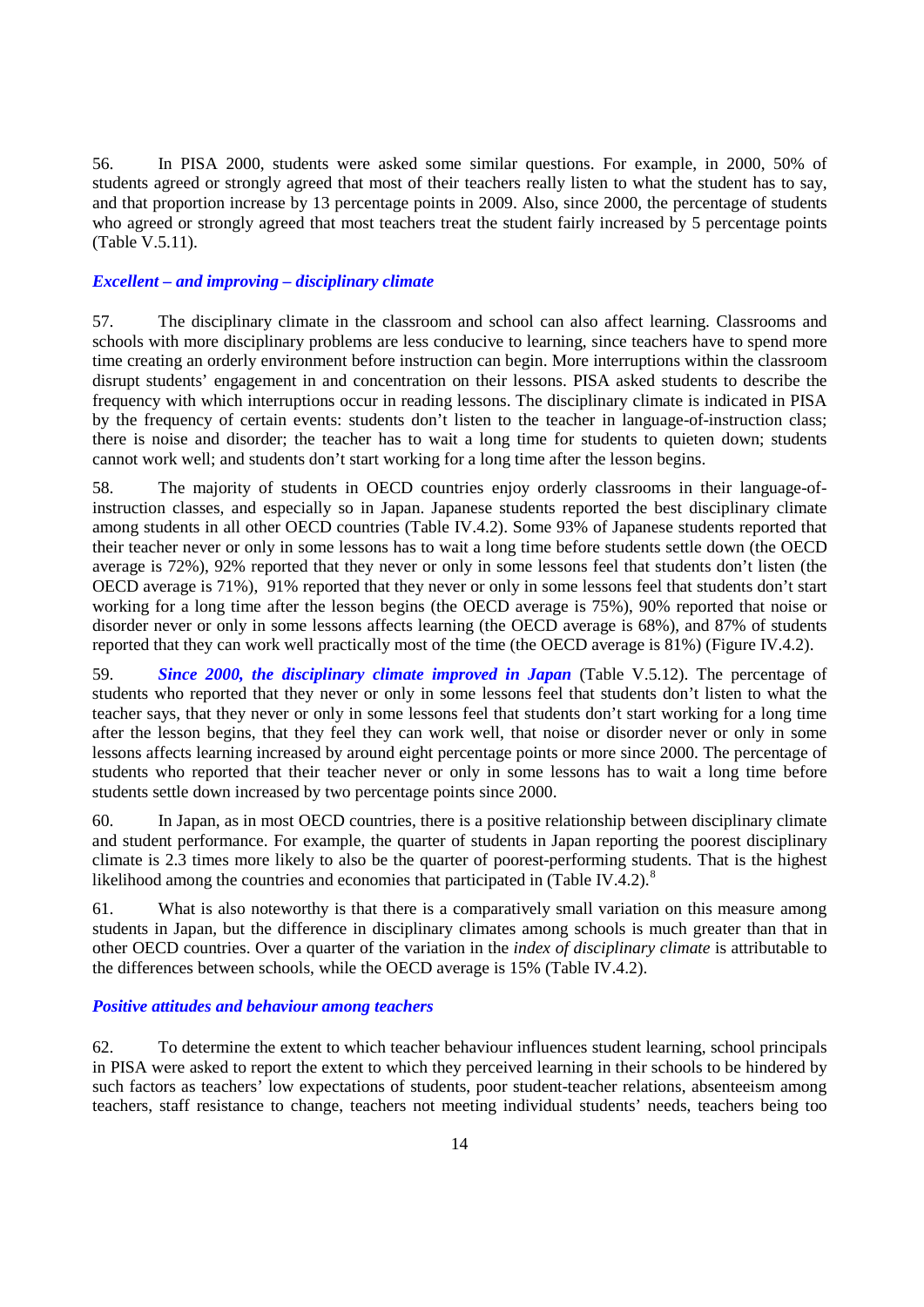strict with students, and students not being encouraged to achieve their full potential. Japan is slightly below the OECD average on these measures, and the reports from school principals highlight a number of challenges: 39% of students in Japan are enrolled in schools whose principals reported that learning is hindered to some extent or a lot because students are not being encouraged to achieve their full potential (OECD average is 23%), 37% are enrolled in schools whose principals reported that this is the case because staff resist change (the OECD average is 28%), 29% are in schools where, according to principals, teachers do not meet individual students needs (the OECD average is 28%) and 24% are in schools where teachers' low expectations of students hinders learning (in contrast, in Finland that proportion is just 6% and the OECD average is 22%) (Figure IV.4.5). But only 3% of school principals see teachers' absenteeism as a problem (the OECD average is 17%).

#### **How schooling is organised: upper secondary level**

63. When examining the characteristics of schools attended by 15-year-olds, it is important to keep in mind that the students assessed in PISA could be found both in lower and upper secondary schools, and this distribution differs greatly across countries. *In Japan, all 15-year-olds assessed in PISA attend upper secondary schools*, while over 95% of 15-year-olds are in lower secondary schools in Spain, Norway, Finland, Denmark, Poland, Sweden, Iceland, Estonia and Germany (Table IV.3.1). The organisational features described in this section concern Japan's upper secondary schools. It is important to note that issues including the allocation of resources between schools, the level of school autonomy, school competition, the proportion of private schools and performance variation between schools are features of Japanese upper secondary schools,

64. Many countries have shifted public and governmental concern away from control over the resources and content of education to focus on outcomes. This becomes apparent when the distribution of decision-making responsibilities in education is reviewed across successive PISA assessments. In addition, some countries have made greater efforts to devolve responsibility to the frontline, encouraging responsiveness to local needs and strengthening accountability. PISA shows a clear relationship between the relative autonomy of schools in managing instructional policies and practices and outcomes across systems when autonomy is coupled with accountability.

# *Great school autonomy over curricular and assessment policies and less autonomy over resource allocation*

65. The degree to which students and parents can choose schools, and the degree to which schools are considered autonomous entities that make organisational decisions independently of district, regional, or national entities can affect student performance. Results from PISA suggest that school autonomy in defining curricula and assessments relates positively to the systems' overall performance (Figure IV.2.4a). For example, school systems that provide schools with greater discretion in making decisions regarding student assessment policies, the courses offered, course content and the textbooks used, tend to be school systems that perform at higher levels.

66. In Japan, schools tend to have greater responsibility in developing curricula and assessments compared with other OECD countries. In Japan, 98% of students are in schools whose principals reported that only principals and/or teachers have considerable responsibly in establishing student assessment policies (the OECD average is 66%), 94% reported that only principals and/or teachers have considerable responsibly in deciding which courses are offered (the OECD average is 50%), 93% reported that only principals and/or teachers have considerable responsibly in determining course content (the OECD average is 45%), and 89% reported that only principals and/or teachers have a considerable responsibly in choosing which textbooks are used (the OECD average is 78%) (Figure IV.3.3b).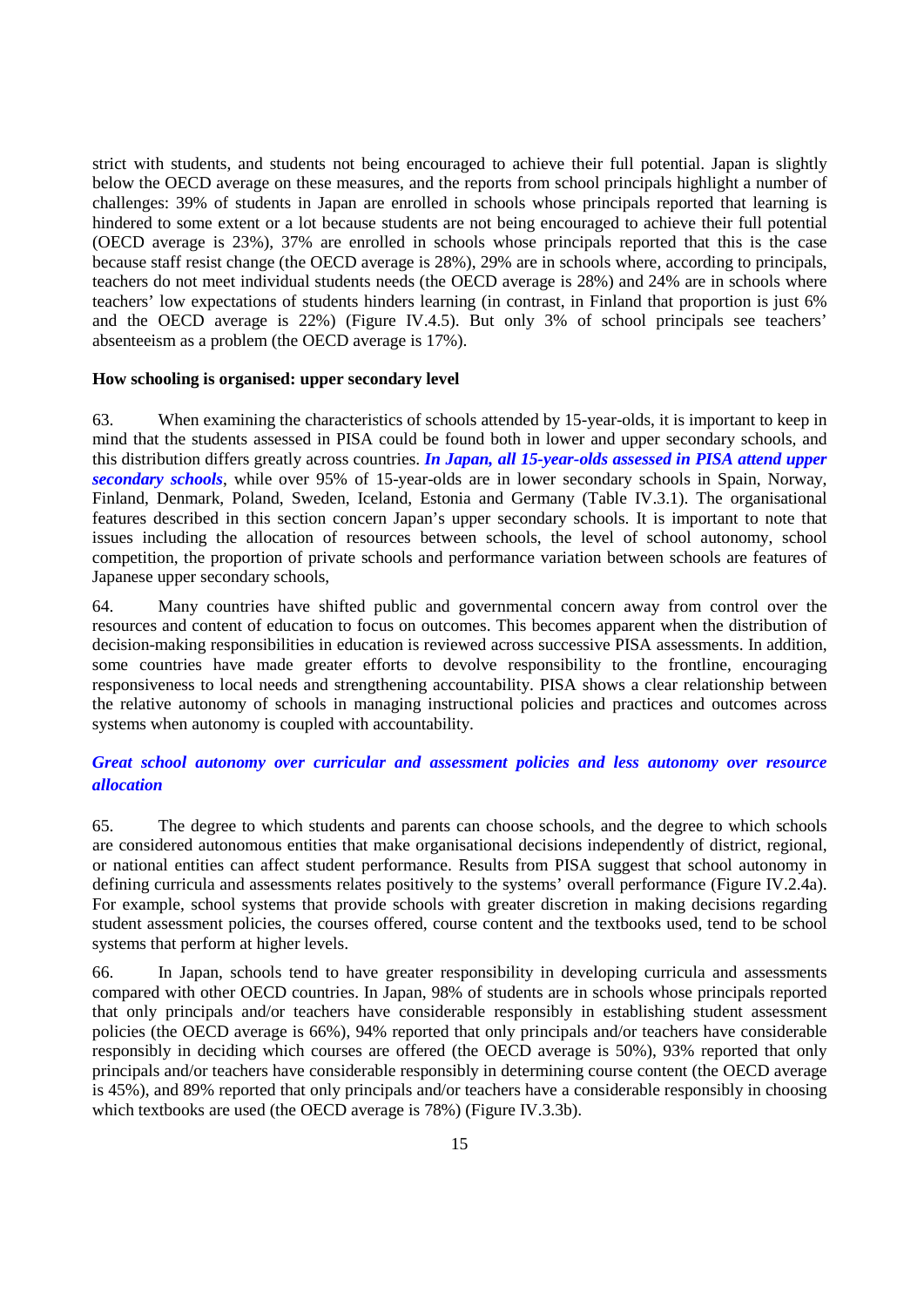67. Data from PISA also show that in school systems where most schools post achievement data publicly, schools with greater discretion in managing their resources tend to show higher levels of performance. In school systems where schools do not post achievement data publicly, a student who attends a school with greater autonomy in resource management than the average OECD school tends to perform 3.2 score points lower in reading than a student attending a school with an average level of autonomy. In contrast, in school systems where schools do post achievement data publicly, a student who attends a school with above-average autonomy scores 2.6 points higher in reading than a student attending a school with an average level of autonomy (Table IV.2.5).

68. Japan shows below-average school autonomy in resource allocation (Table IV.3.5). Comparing schools in Japan, there is no significant relationship between the level of a school's autonomy in allocating resources and reading performance. But in some countries where more schools tend to post achievement data publicly, students in schools with more responsibility for resource allocation tend to perform better. For example, in Chile, the quarter of students in schools whose principals reported the lowest levels of school responsibility for resource allocation is 2.0 times more likely to also be the poorest-performing quarter of students. In Chile, 36% of students are in schools that post achievement data publicly while less than 4% of Japanese students are enrolled in such schools (Table IV.3.13).

#### *Limited competition among schools*

69. Students in some school systems are encouraged or even obliged to attend their neighbourhood school. However, reforms over the past decades in many countries have tended to give more authority to parents and students to choose schools that meet their educational needs or preferences best. The assumption has been that if students and parents have sound information and choose schools based on academic criteria, this will foster competition among schools and create incentives for institutions to organise programmes and teaching in ways that better respond to diverse student requirements and interests, thus reducing the costs of failure and mismatches. In some school systems, schools not only compete for student enrolment, but also for funding. Direct public funding of independently managed institutions, based on student enrolments or student credit-hours, is one model for this. Giving money to students and their families through, for example, scholarships or vouchers, to spend in public or private educational institutions of their choice is another method (Figure IV.3.4).

70. According to the responses of school principals, across OECD countries, 76% of students attend schools that compete with at least one other school for enrolment. Only in Switzerland, Norway and Slovenia do less than 50% of students attend schools that compete with other schools for enrolment. In contrast, in the Netherlands, Australia, Belgium, the Slovak Republic and Japan, over 90% of students attend schools that compete with other schools for enrolment (Table IV3.8a).

71. Some 13 OECD countries allow parents and students to choose public schools and use vouchers or tax credits in their school-choice arrangements. Eleven OECD countries, including Japan, give parents freedom of choice of public schools, but do not offer vouchers or tax credits; two OECD countries restrict parents and students in the choice of public schools, but offer tax credits or vouchers to attend other schools; and in four OECD countries, parents and students must attend the public school nearest to where they live and are not offered any kind of subsidy to attend other schools (Figure IV.3.4).

72. Competition among schools, as reported by school principals in PISA, is consistent with these school-choice arrangements as reported by central and regional governments, and is greatest in school systems that grant parents and students the freedom to choose public schools and offer subsidies in the form of vouchers or tax credits to attend other schools. In countries with these characteristics, 85% of students attend schools whose principals reported that they compete with at least one other school for enrolment. The lowest levels of school competition are found in countries that restrict attendance to public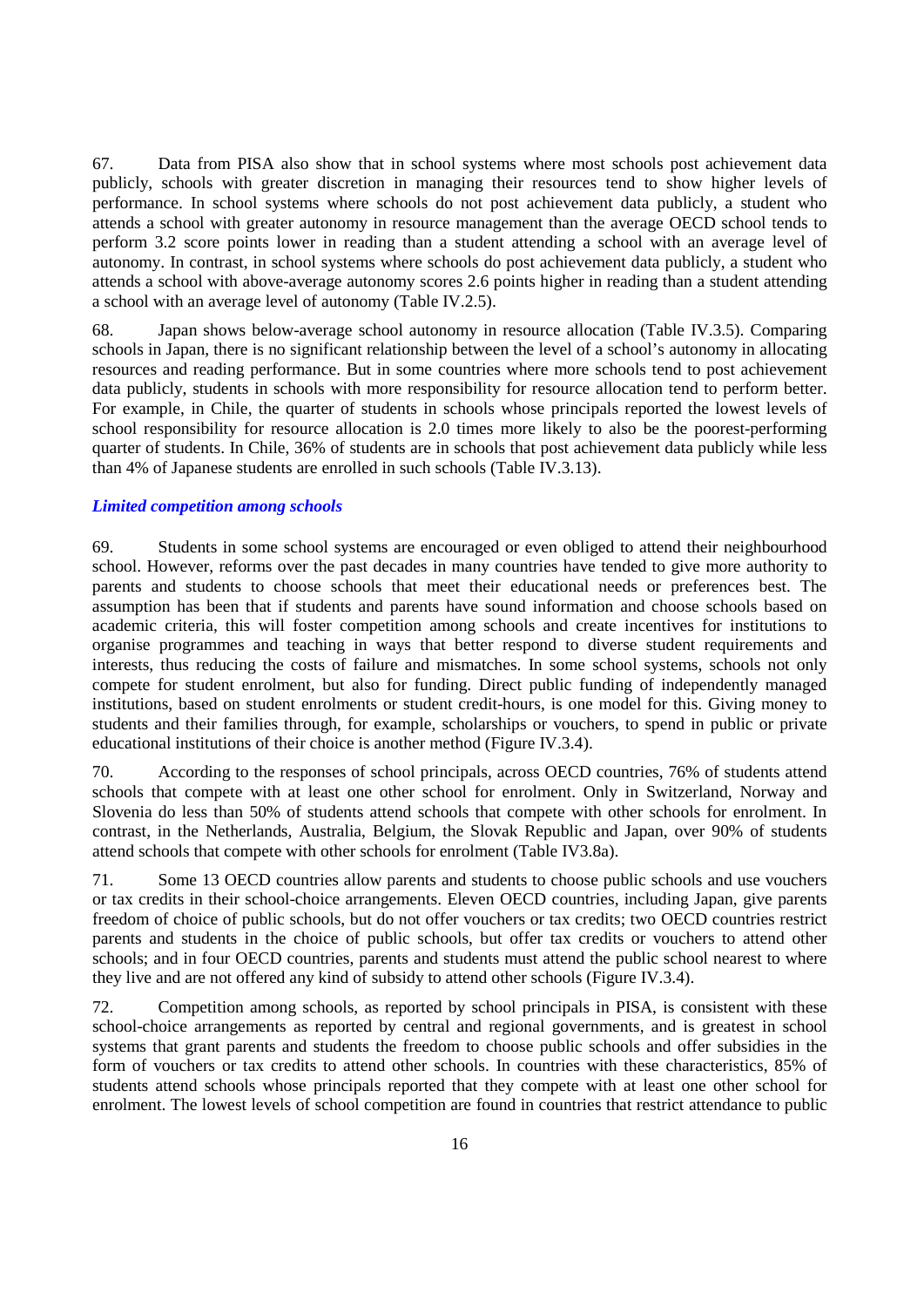schools and do not offer subsidies to attend other schools. In the average country in this category, 52% of students attend schools whose principals reported that they compete for student enrolment with at least one other school (Figure IV.3.4). Levels of school competition are similar in countries that restrict attendance to public schools, yet offer subsidies, and in countries that do not restrict attendance to public schools but offer no subsidies. In these countries, around 75% of students attend schools whose principals reported that they compete with other schools for enrolment. The use of vouchers or tax credits and opening choice among public schools enhances school competition for enrolment. However, competition among schools is less frequent in remote and rural areas, where public schools are usually located at greater distances from each other, making it more difficult for parents and students to choose a school other than the one that is closest to their home (Table IV.2.6).

73. Among schools within a country, competition and performance do seem related; but once the socio-economic profile of students and schools are taken into consideration, the relationship weakens, since privileged students are more likely to attend schools that compete for enrolment (Tables IV.2.4b and IV.2.4c). This may reflect the fact that socio-economically advantaged students, who tend to achieve higher scores, are also more likely to attend schools that compete for enrolment, even after accounting for location and attendance in private schools (Table IV.2.6). In Japan, school competition is not related to performance even before accounting for the socio-economic and demographic background of students and schools (Table IV.2.4b).

74. Why are socio-economically advantaged students more likely to attend schools of their choice? To understand differences in how parents choose schools for their children, PISA asked a series of questions regarding school choice in the questionnaire for parents that was distributed in eight OECD countries (no data from parents are available for Japan). On average, socio-economically disadvantaged parents are over 13 percentage points more likely than advantaged parents to report that they considered "low expenses" and "financial aid" to be very important determining factors in choosing a school (Table IV.2.7). While parents from all backgrounds cite academic achievement as an important consideration when choosing a school for their children, socio-economically advantaged parents are, on average, 10 percentage points more likely than disadvantaged parents to cite that consideration as "very important". It is possible that there can be differences in the parent's reasons due to socio-economic status because some of the priorities are already met in schools available to advantaged parents. Still, these differences suggest that disadvantaged parents consider that they have more limited choices of schools for their children because of financial constraints. If children from these backgrounds cannot attend high-performing schools because of school fees, then school systems that offer parents more choice of schools for their children will necessarily be less effective in improving the performance of all students.

### *Above-average proportion of private schools*

75. School education takes place mainly in public schools. Nevertheless, with an increasing variety of educational opportunities, programmes and providers, governments are forging new partnerships to mobilise resources for education and to design new policies that allow all stakeholders to participate more fully and share costs and benefits more equitably. Privately funded education is not only a way of mobilising resources from a wider range of funding sources, it is sometimes also considered a way of making education more cost-effective. Publicly financed schools are not necessarily also publicly managed. Instead, governments can transfer funds to public and private educational institutions according to various allocation mechanisms. Indeed, publicly funded private schools are the most common model of private education in OECD countries (see section on school choice, above).

76. Across OECD countries, 15% of students are enrolled in privately managed schools that are either privately or government funded, although in many countries government authorities retain significant control over these schools, including the power to shut down non-performing schools.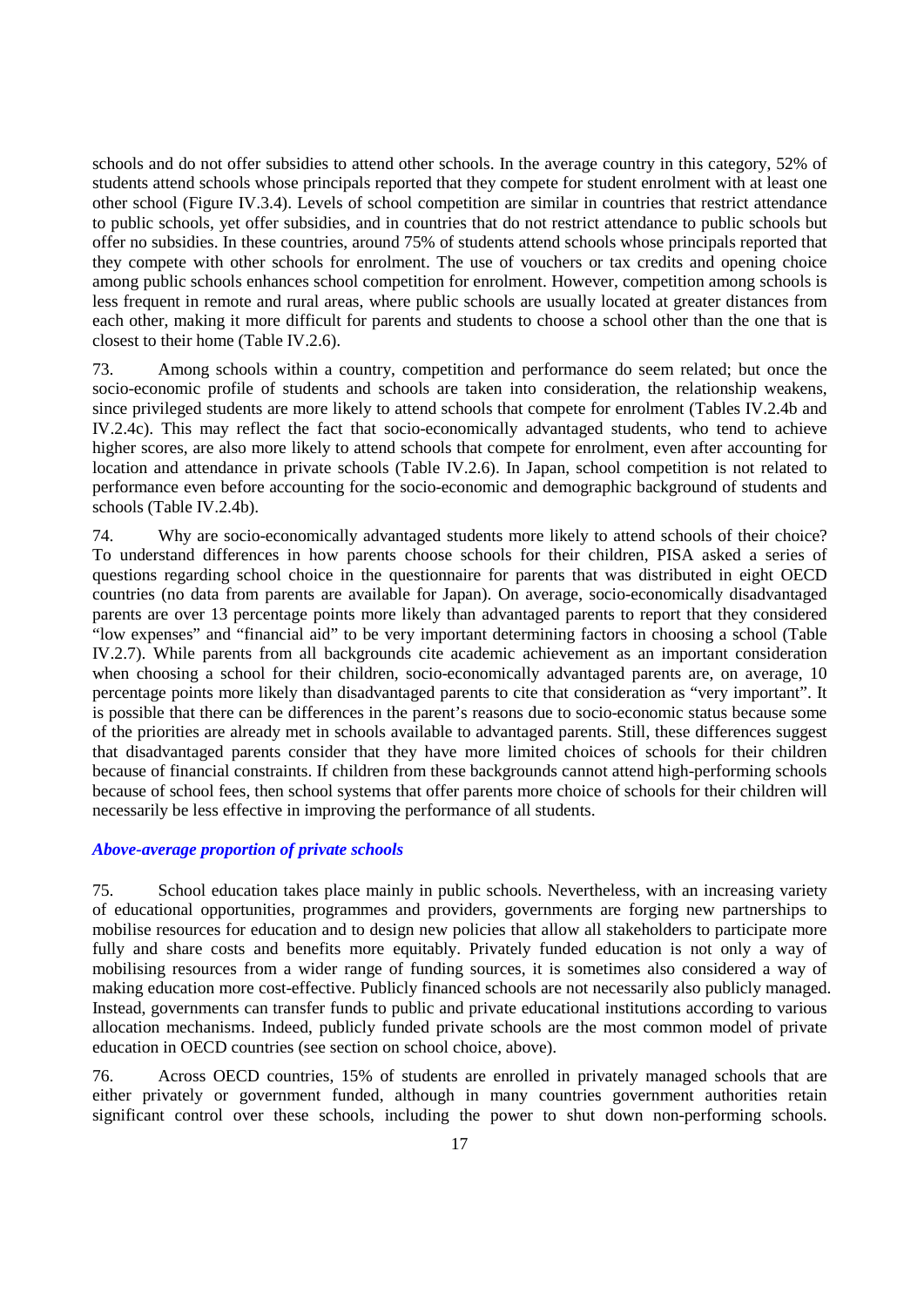Enrolment in privately managed schools exceeds 50% of 15-year-old students in the Netherlands, Ireland and Chile, and in Australia and Korea between 35% and 40% of students are enrolled in such schools. In Japan, 29 % of students attend schools that are privately managed and 71% attend schools that are publicly managed. In contrast, in Turkey, Iceland and Norway, more than 98% of students attend schools that are publicly managed (Table IV.3.9).

77. On average across OECD countries, privately managed schools display a performance advantage of 30 score points on the PISA reading scale (Table IV.3.9). However, once the socio-economic backgrounds of students and schools is accounted for, public schools come out with a slight advantage of seven score points, on average across OECD countries. In Japan, public and privately managed schools do not show a performance difference before accounting for the socio-economic background, and public schools outperform private schools after accounting for students' and schools' socio-economic backgrounds.

78. PISA classifies OECD countries into four groups that share similar profiles in the way they allow schools and parents to make decisions that affect their children's education. The grouping is based on the levels of school autonomy and school competition. Two categories are identified for each dimension and the interplay between these dimensions results in four groups: School systems that offer high levels of autonomy to schools in designing and using curricula and assessments and encourage more competition between schools; school systems that offer low levels of autonomy to schools and limit competition between schools; school systems that offer high levels of autonomy to schools, but with limited competition between schools; and school systems that offer low levels of autonomy to schools, yet encourage more competition between schools (Figure IV.3.5).

- Across OECD countries, the most common configuration is the one that gives schools the freedom to make curricular decisions, yet restricts competition for enrolment among schools. These school systems have relatively limited levels of choice for parents and students and there is little competition for enrolment among schools. Private schools are not widely available in these countries. Twenty-two OECD countries, including Japan, fall into this category.
- School systems that offer relatively low levels of autonomy to schools and low levels of choice to parents are also fairly common across OECD countries: 4 OECD countries share this configuration and 11 partner countries and economies do.
- Six other OECD countries offer high levels of autonomy and choice, either in the form of a high prevalence private schools or competition among schools for enrolment. In these school systems, schools have the freedom to choose teaching methods to meet learning objectives, and parents and students can choose among a variety of schools for enrolment.

# *Heterogeneous classrooms*

79. While teaching and learning are at the heart of schooling, they are supported by a complex organisation responsible for everything from selecting and admitting students to schools and classrooms, to evaluating their progress, formulating curricula, promoting successful approaches to teaching and learning, creating incentives to motivate students and teachers, and deciding on the distribution of financial, material and human resources–all with the aim of providing quality education. This section looks at how school systems are organised to allocate students to programmes, schools and classes.

80. In most high-performing countries, it is the responsibility of schools and teachers to engage with the diversity of student interests, capacities, and socio-economic contexts, without making students repeat the school year or transferring them to educational tracks or schools with lower performance requirements. The data from PISA show that creating homogeneous schools and/or classrooms through selection is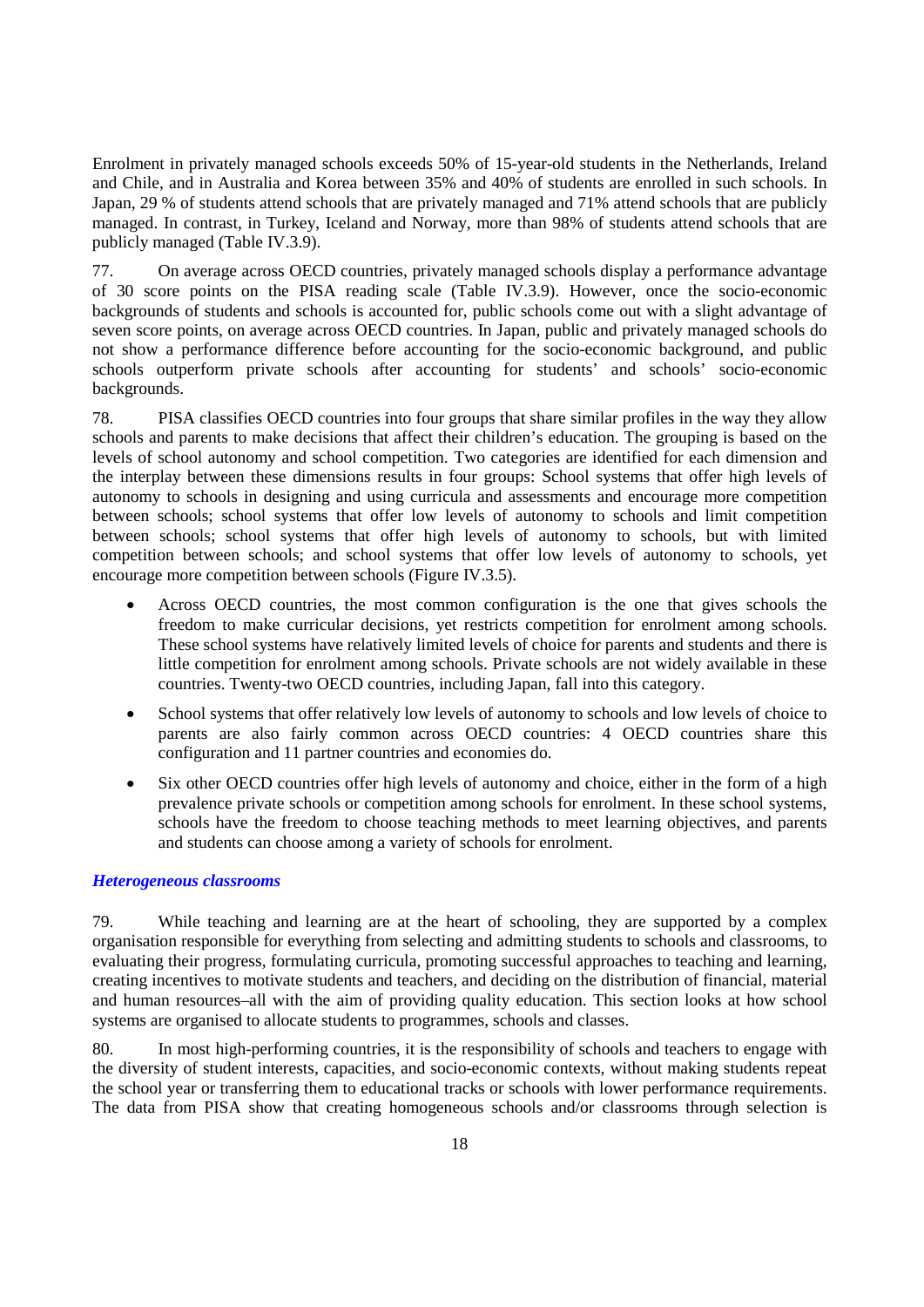unrelated to the average performance of education systems, but clearly associated with larger variations in student achievement and a significantly larger impact of socio-economic background on learning outcomes. In particular, the earlier in the student's career the selection occurs, the greater the impact of socioeconomic background on learning outcomes. That suggests that selection tends to reinforce inequalities, as students from disadvantaged backgrounds tend to be exposed to lower-quality learning opportunities when compared to their peers from more advantaged backgrounds (Figure IV.2.1a)**.**

81. PISA data also show that grade repetition is not only negatively related to equity but is also negatively related to the average performance of education systems. That is, school systems with high rates of grade repetition tend to also be school systems with poorer student performance. Moreover, the more schools group students by ability in all subjects and the more frequently schools transfer students to other schools because of students' low academic achievement, behavioural problems or special learning needs, the lower the school systems' overall performance, even after accounting for national income. While transferring students with difficulties out of a school may be advantageous to the school, the practice seems to relate negatively to the performance of the education system as a whole, and to larger performance differences among schools (Figure IV.2.1a and Table IV.2.1). Transferring students for these reasons may hurt student achievement because changing schools implies a loss of social capital, since students have limited access to the resources that are shared in the school they are moving out of and need to recreate support and friendship networks in their new schools. Furthermore, when school transfers are motivated by behavioural problems, low academic achievement and special learning needs, students who are transferred out are more likely to be received by schools with larger proportions of similar students. Students who are transferred for these reasons not only pay the cost in terms of lost social capital, but are also less likely to benefit from higher achieving peers. Also, in systems where transferring students or grade repetition is commonplace, teachers and the school community have an incentive to evade problems by transferring students rather than committing effort and resources to solving the underlying problems. They also tend to have more autonomy to adapt the learning environment in their schools (Figure IV.2.2). Equally important, a greater rate of student transfers seems also be related to greater socio-economic inequities.

82. PISA classifies school systems into 12 groups, according to the differentiation<sup>[9](#page-25-2)</sup> policies and practices they adopt (Figure IV.3.2).

- Thirteen OECD countries are characterised by relatively low levels of formal differentiation. In these school systems, students are not systematically streamed, schools are not selective in their admissions processes, and students usually do not repeat grades and are not transferred to other schools. As a result, classrooms tend to be heterogeneous.
- School systems in six other OECD countries, including Japan, stratify students into different programmes based on students' academic performance, usually before they are 15 years old. Grade repetition is not common in these school systems, nor is horizontal differentiation at the school level. In Japan, all students enter primary school at the same age and there is no grade repetition, consequently there is no variation in the grade level among 15-year-olds and Japan is classified as having low levels of vertical differentiation. The first selection in the education system occurs at the age of 15 when there are two distinct education programmes available to 15 year-olds. Some 88% of students are in schools that select students always based on students' records of academic performance and/or recommendations of feeder schools. Japan is thus classified as using a medium level of horizontal differentiation at the system level. Finally, 8% of Japanese students are in schools that are very likely to transfer difficult students to other schools, and 11% are in schools that group students by ability in all subjects. Thus Japan is classified as using low levels of horizontal differentiation at the school level.
- In four OECD countries, school systems also apply horizontal differentiation at the level of the school system. These school systems are characterised by their use of streaming and early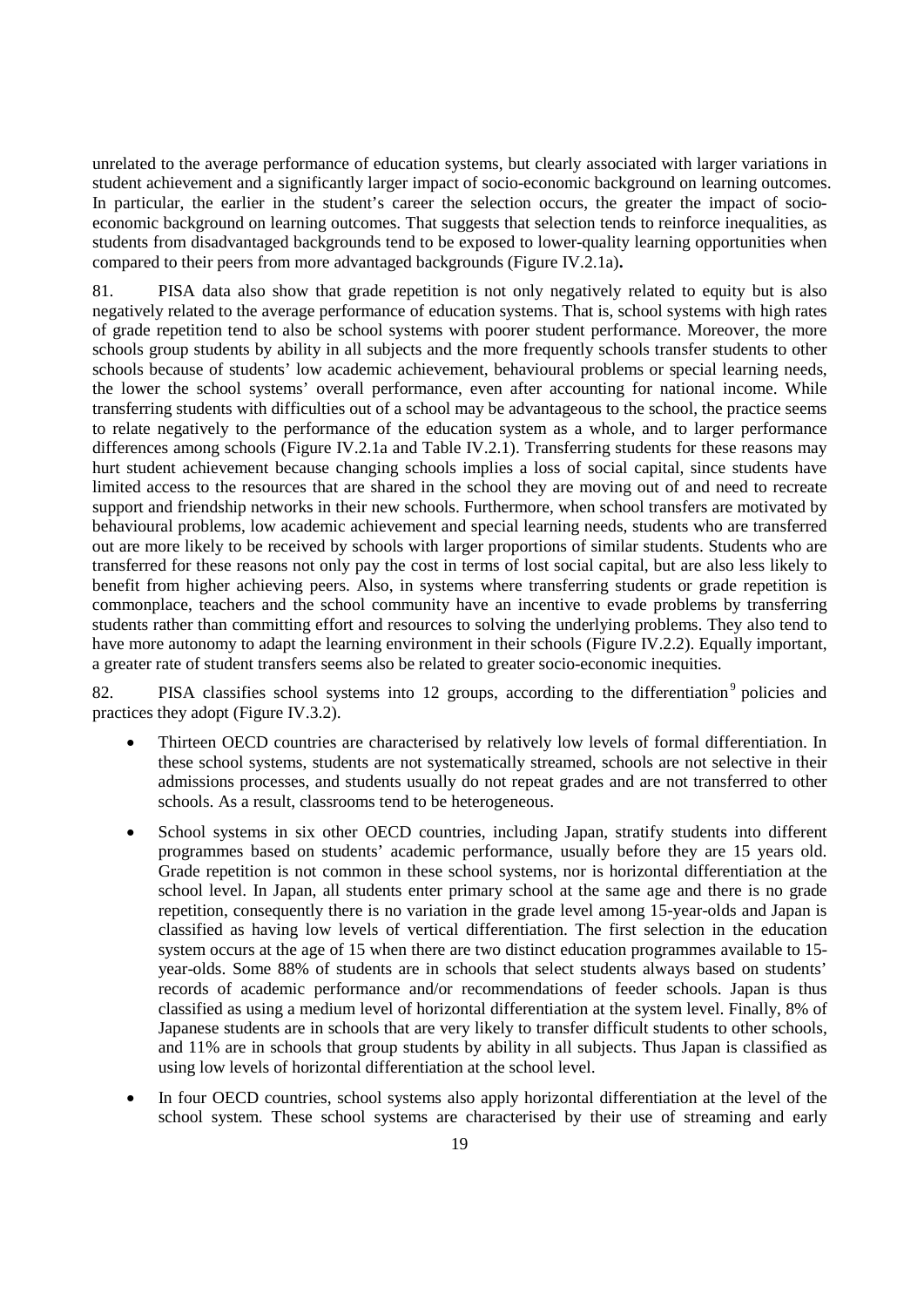selection into these programmes based on students' academic performance, but generally, they do not use grade repetition or school-level differentiation.

• Among the countries whose school systems use vertical differentiation to create homogeneous learning environments, the Netherlands and Switzerland also apply high levels of horizontal differentiation at the school level and at the level of the school system.

83. Many of the best-performing countries have developed elaborate support systems to foster the motivation of the full diversity of students to become independent and lifelong learners. They tend to train teachers to be better at diagnosing learning problems so that they can be addressed through personalised instruction. They also help individual teachers to become aware of specific weaknesses in their own practices, which often means not just becoming aware of what they do but also changing the underlying mindset. These systems disseminate best practices among their teachers and encourage their teachers to make the necessary changes to their own teaching methods with incentives that are not solely material. As noted above, the personalisation is achieved by creating flexible learning pathways through the education system rather than by establishing individualised goals or institutional tracking, which have often been shown to lower expectations of students and provide easy ways for teachers and schools to avoid problems rather than solving them.

# *Setting standards, conducting examinations*

84. As discussed in the 2009 edition of *OECD's Education at a Glance*¸ over the past decade, assessments of student performance have become common in many OECD countries – and the results are often widely reported and used in both public and more specialised debate. However, the rationale for assessments and the nature of the instruments used vary greatly within and across countries. Methods employed in OECD countries include different forms of external assessment, external evaluation or inspection, and schools' own quality assurance and self-evaluation efforts.

85. One aspect relating to accountability systems concerns the existence of standards-based external examinations. These are examinations that focus on a specific school subject and assess a major portion of what students who are studying this subject are expected to know or be able to do (Bishop, 1998, 2001). Essentially, they define performance relative to an external standard, not relative to other students in the classroom or school. These examinations usually have a direct impact on students' education – and even on their futures – and may thus motivate students to work harder. Other standardised tests, which may be voluntary and implemented by schools, often have only indirect consequences for students. For teachers, standardised assessments can provide information on students' learning needs and can be used to tailor their instruction accordingly. In some countries, such as Brazil, Hungary, Italy, Malaysia, Mexico, Poland and the Slovak Republic, such tests are also used to determine teachers' salaries or to guide professional development (for data, see the 2009 edition of *Education at a Glance* ). At the school level, information from standardised tests can be used to determine the allocation of additional resources, and what interventions are required to establish performance targets and monitor progress.

86. Across OECD countries, students in school systems that require standards-based external examinations perform, on average, over 16 points higher than those in school systems that do not use such examinations (Figure IV.2.6a).

87. Among OECD countries, there are standards-based external examinations for secondary school students in the Czech Republic, Denmark, Estonia, Finland, France, Hungary, Iceland, Ireland, Israel, Italy, Japan, Korea, Luxembourg, the Netherlands, New Zealand, Norway, Poland, the Slovak Republic, Slovenia, Turkey and the United Kingdom. In Australia, these examinations cover 81% of secondary students, in Canada 51% and in Germany 35%. In Austria, Belgium, Chile, Greece, Mexico, Portugal,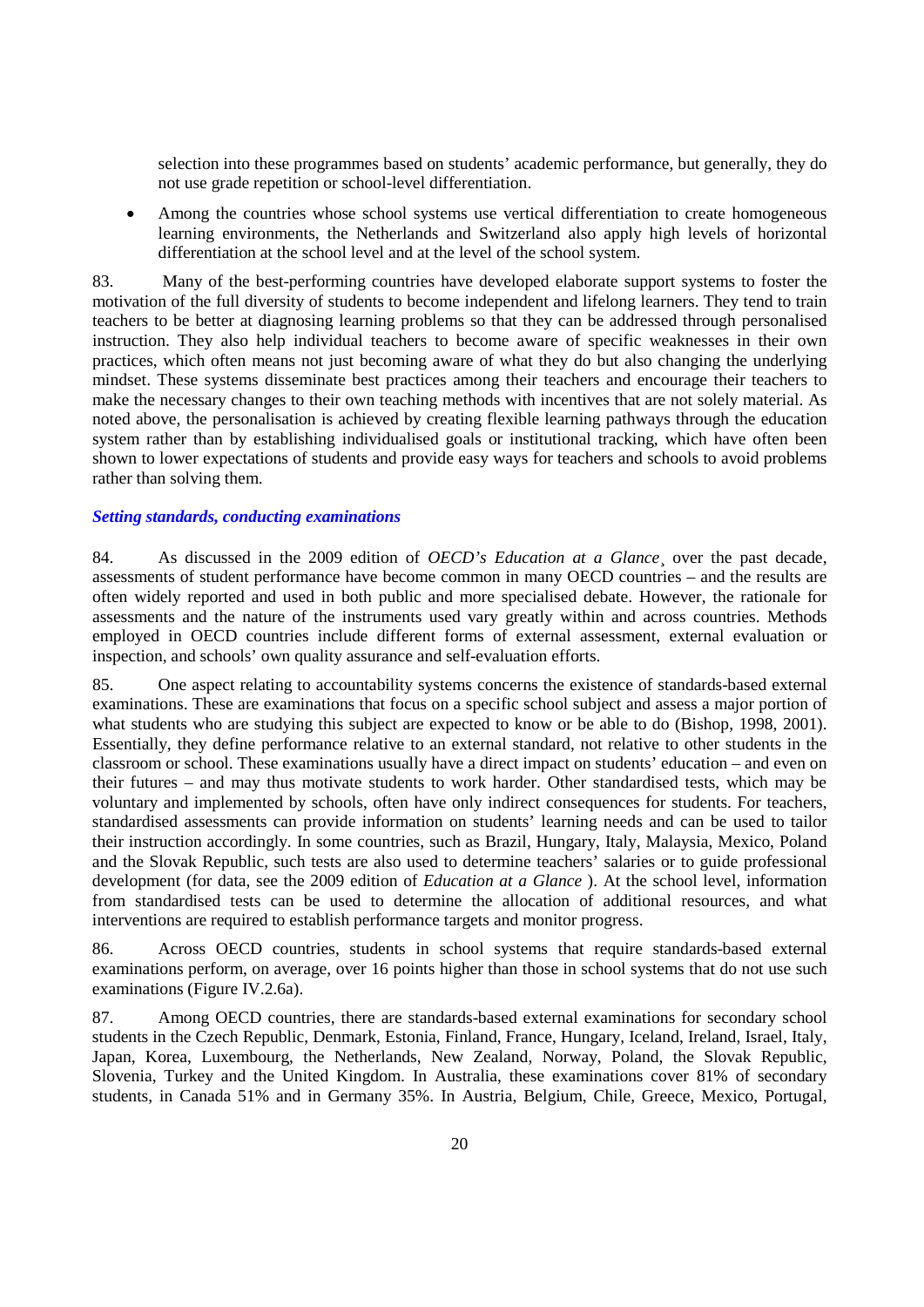Spain, Sweden and Switzerland, such examinations do not exist or only in some parts of the system (Table IV.3.11).

88. In PISA 2009, school principals were asked to report on the types and frequency of assessment used: standardised tests, teacher-developed tests, teachers' judgemental ratings, student portfolios or student assignments. Some 76% of students in OECD countries are enrolled in schools that use standardised tests. Standardised tests are relatively uncommon in Slovenia, Belgium, Spain, Austria and Germany, where less than half the 15-year-olds attend schools that assess students through standardised tests. In contrast, the use of standardised tests is practically universal in Luxembourg, Finland, Korea, the United States, Poland, Denmark, Sweden and Norway, where over 95% of students attend schools that use this assessment at least once a year (Table IV.3.10). In Japan, 65% of students are in schools that use standardised tests.

### *A variety of accountability arrangements*

89. The purposes of assessments vary greatly across countries. At the school level, these assessments can be used by schools to compare themselves to other schools, to monitor progress, or to make decisions about instruction. Some 59% of students across OECD countries are in schools that use achievement data to compare their students' achievement levels with those in other schools or with regional/national benchmarks. This practice is most common in the United States, New Zealand and the United Kingdom, where over 90% of students attend schools that use achievement data for comparative purposes. In Belgium, Japan, Austria, Spain and Greece, less than one-third of students attend schools that use achievement information this way (Table IV.3.12).

90. It is more common for schools to use achievement information to monitor school progress from year to year: on average across OECD countries, some 77% of students are in schools that do so. In 21 countries, more than 80% of students attend schools that use achievement data this way. Only in Denmark, Luxembourg, Switzerland and Austria do less than 50% of students attend schools that use achievement data to monitor progress. In Japan, 61% of students are in schools that use achievement data this way.

91. Data on student achievement can also be used to identify aspects of instruction or the curriculum that could be improved. Across OECD countries, 77% of students are in schools that reported doing so, and over 90% of students in New Zealand, the United States, the United Kingdom, Iceland, Poland, Mexico, Chile, Spain and Israel attend schools that reported using achievement data in this way. Curriculum and instructional assessment using achievement data is less common in Greece and Switzerland, where less than 50% of students attend schools that use achievement data this way. In Japan, 83% of students are in schools that use achievement data this way.

92. In contrast to standards-based external examinations, PISA does not show that the prevalence of standardised tests is systematically related to performance (Figure IV.2.6a). This may be partly because the content and use of standardised tests vary considerably across schools and systems. However, education systems with a higher prevalence of standardised tests tend to show smaller socio-economic inequities between schools and consequently show a smaller impact of school socio-economic background on performance (Table IV.2.10). The same holds for the use of assessment data to identify aspects of instruction or the curriculum that could be improved and the high proportions of schools whose achievement data is tracked over time by administrative authorities.

93. PISA 2009 collected data on the nature of accountability systems and the ways in which the resulting information was used (Table IV.3.13). Some school systems make achievement data public to make stakeholders aware of the comparative performance of schools and, where school-choice programmes are available, to make parents aware of the choices available to them. Across OECD countries, an average of 37% of students attend schools that make achievement data available to the public; but in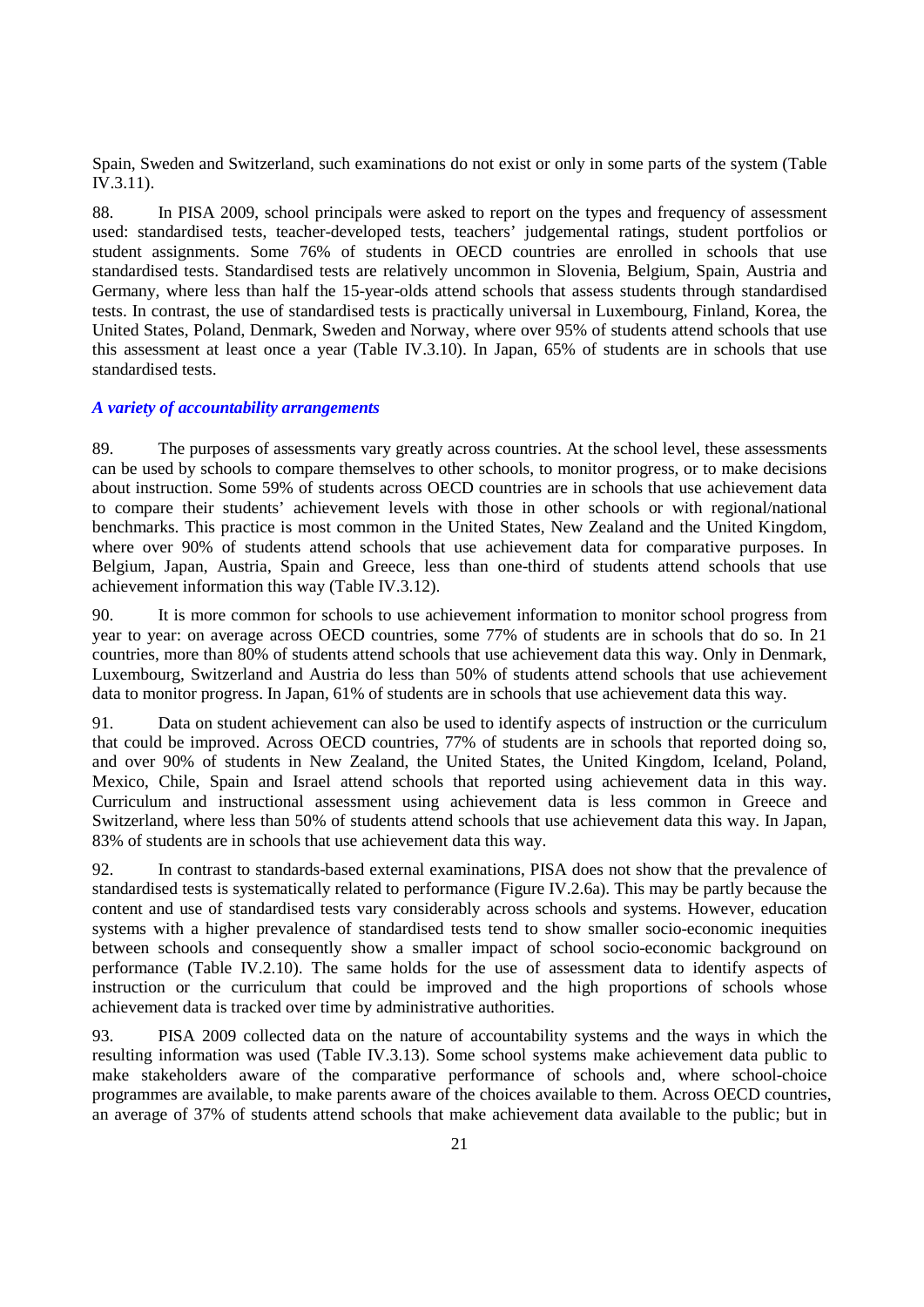Belgium, Finland, Switzerland, Japan, Austria and Spain, less than 10% of students attend such schools. In the United States and the United Kingdom, however, more than 80% of students attend schools that make student achievement data publicly available. In seven OECD countries and nine partner countries and economies, schools whose school principals reported that student achievement data are posted publicly perform better than schools whose achievement data is not made publicly available, before accounting for the socio-economic and demographic backgrounds of students and schools, but no such relationship is seen in Japan. Moreover, since in most of the countries the schools that post achievement data publicly tend to be socio-economically advantaged schools, this performance advantage is often not observed once socioeconomic background is accounted for (Figure IV.2.6b).

94. Across OECD countries, an average of 66% of students attend schools whose achievement data is tracked over time by administrative authorities. In 25 OECD countries, more than 50% of students attend such schools, while in Japan 11% of students do (Table IV.3.13).

95. Across OECD countries, some of 33% of students attend schools that use achievement data to determine how resources are distributed. In Israel, Chile and the United States, more than 70% of students attend schools in which the principal reports that instructional resources are allocated according to the school's achievement data. This practice is least common in Iceland, Greece, Japan, the Czech Republic and Finland, where less than 10% of students attend schools in which is achievement data used this way.

96. Some school systems make achievement data available to parents in the form of report cards and by sending teacher-formulated assessments home. Some school systems also provide information on the students' academic standing compared with other students in the country or region or within the school (Table IV.3.14). Across OECD countries, an average of 52% of students attend schools that use achievement data relative to national or regional benchmarks and/or as a group relative to students in the same grade in other schools and 79% of Japanese students attend such schools; but in 17 countries, over 50% of students attend schools that do not provide any information regarding the academic standing of the students in either of these ways. In contrast, in Sweden, the United States, Korea, Chile, Norway and Turkey, more than 80% of students attend schools that provide parents with this information as compared with national or regional student populations.

97. An average of 59% of students across OECD countries attends schools whose student achievement data is used to monitor teacher practices (Table IV.3.15). In Japan, 52% of students are in such schools. In comparison, over 80% of students in Poland, Israel, the United Kingdom, Turkey, Mexico, Austria and the United States attend such schools, while 30% of students or less in Finland, Switzerland, Greece and Sweden attend such schools. Many schools across OECD countries complement this information with qualitative assessments, such as teacher peer reviews, assessments by school principals or senior staff, or observations by inspectors or other persons external to the school. Most schools across OECD countries use either student-derived, direct observations or reviews to monitor teachers, but school principals in Finland reported that they rarely use either to monitor teacher practices. Some 18% of students in Finland attend schools that use student assessments to monitor teachers; around 20% of students attend schools that use more qualitative and direct methods to monitor teacher practices; and only 2% of students attend schools that monitor teacher practices using observations of classes by inspectors or other persons external to the school. In Japan, 52% of students attend schools that use student assessments to monitor teachers; 86% of students attend schools that use observations of lessons by the principal or senior staff to monitor teacher practices; 43% of students attend schools that use teacher peer review to monitor teacher practices; and 23% of students attend schools that monitor teacher practices using observations of classes by inspectors or other persons external to the school.

98. There has also been a growing trend among OECD countries to use outstanding performance in teaching as a criterium for base salary and additional payments awarded to teachers in public institutions.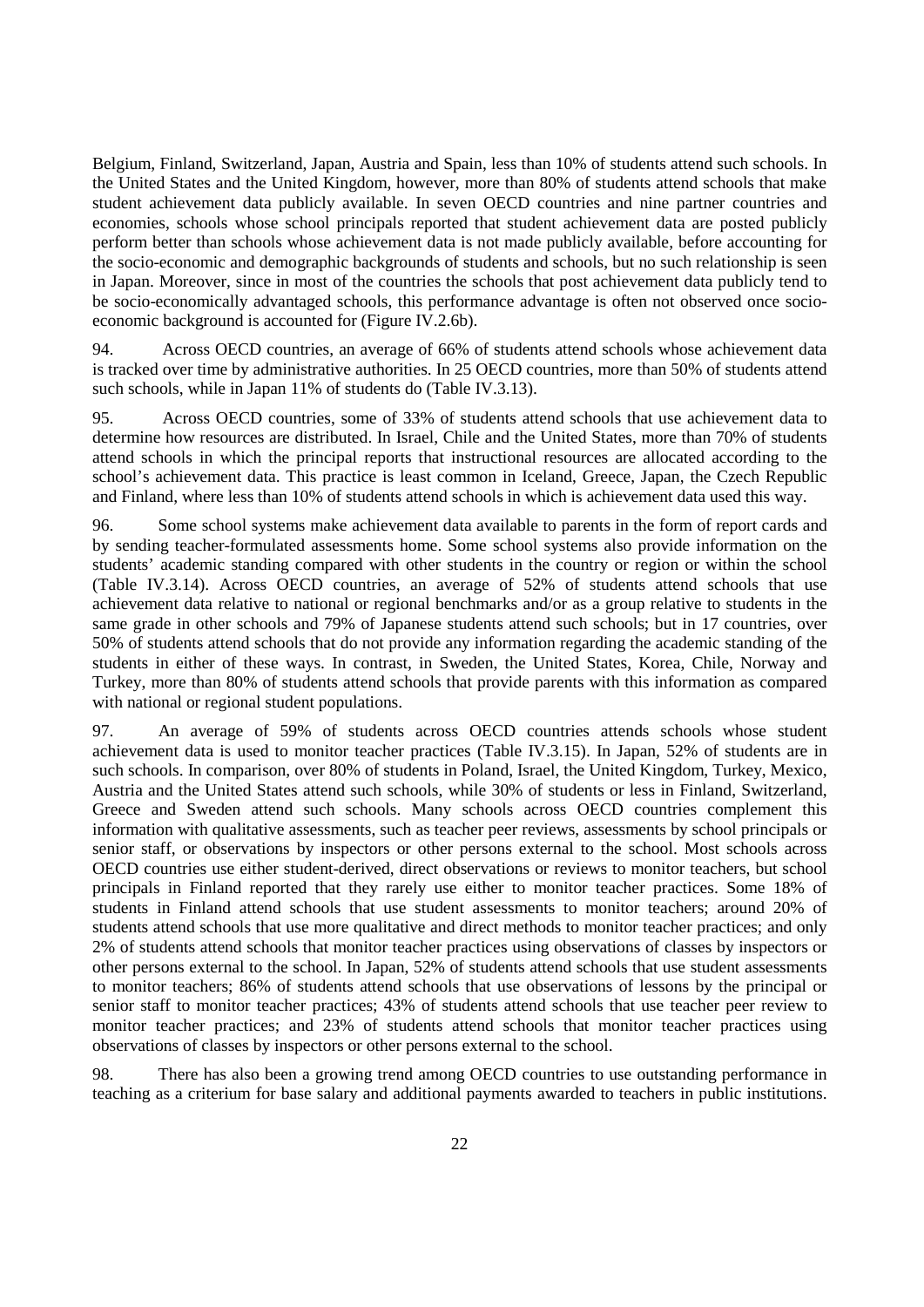While such practices were used in 38% of the 29 countries with available data in 2002, in 2008, 45% of these countries used these practices (Table D.3.3 in the 2010 edition of OECD's *Education at a Glance*).

99. PISA groups OECD countries into four groups sharing similar profiles based on three dimensions (Figure IV.3.6). The first is whether achievement data are used for various benchmarking and information purposes. The second is whether achievement data are used to make decisions that affect the school. The idea is that school systems that use achievement data for benchmarking and information purposes are more likely to use this data to compare themselves with other schools, monitor progress across time, have their progress tracked by administrative authorities, to make their achievement data public and provide parents with their child's achievement benchmarked to national or regional populations. School systems that use achievement data for decision-making are more likely to use achievement data to determine the allocation of resources, make curricular decisions, and to evaluate teachers' instruction.

- A first group of countries, composed of 16 OECD countries, tends to use achievement data for benchmarking and information purposes and also for decisions that affect the school.
- Three OECD countries use achievement data for benchmarking and information, but not for decisions affecting the school.
- A third group, comprising four OECD countries, including Japan, uses achievement data for decisions affecting the school, but not for benchmarking and information.
- The fourth group, composed of nine OECD countries, is less likely to use achievement data either for benchmarking and information or for decision making.

# *Prioritising teachers' salaries over class size*

100. Effective school systems require the right combination of trained and talented personnel, adequate educational resources and facilities, and motivated students ready to learn. But performance on international comparisons cannot simply be tied to money: across OECD countries, expenditure per student explains only 9% of the variation in the mean PISA performance between countries (Figure I.2.2).

101. Research usually shows a weak relationship between educational resources and student performance, with more variation explained by the quality of human resources (*i.e.* teachers and school principals) than by material and financial resources, particularly among industrialised nations. The generally weak relationship between resources and performance observed in past research is also seen in PISA. At the level of the education system, and net of the level of national income, the only type of resource that PISA shows to be correlated with student performance is the level of teachers' salaries relative to national income (Figure IV.2.8). Teachers' salaries are related to class size in that if spending levels are similar, school systems often make trade-offs between smaller classes and higher salaries for teachers. The findings from PISA suggest that systems prioritising higher teachers' salaries over smaller classes, such as those in Japan and Korea, tend to perform better. The lack of correlation between the level of resources and performance among school systems does not mean that resource levels do not affect performance at all. Rather, it implies that, given the variation in resources observed in PISA, they are unrelated to performance or equity. A school system that lacks teachers, infrastructure and textbooks will almost certainly perform at lower levels; but given that most school systems in PISA appear to satisfy the minimum resource requirements for teaching and learning, the lack of a relationship between many of the resource aspects and both equity and performance may result simply from a lack of sufficient variation among OECD countries.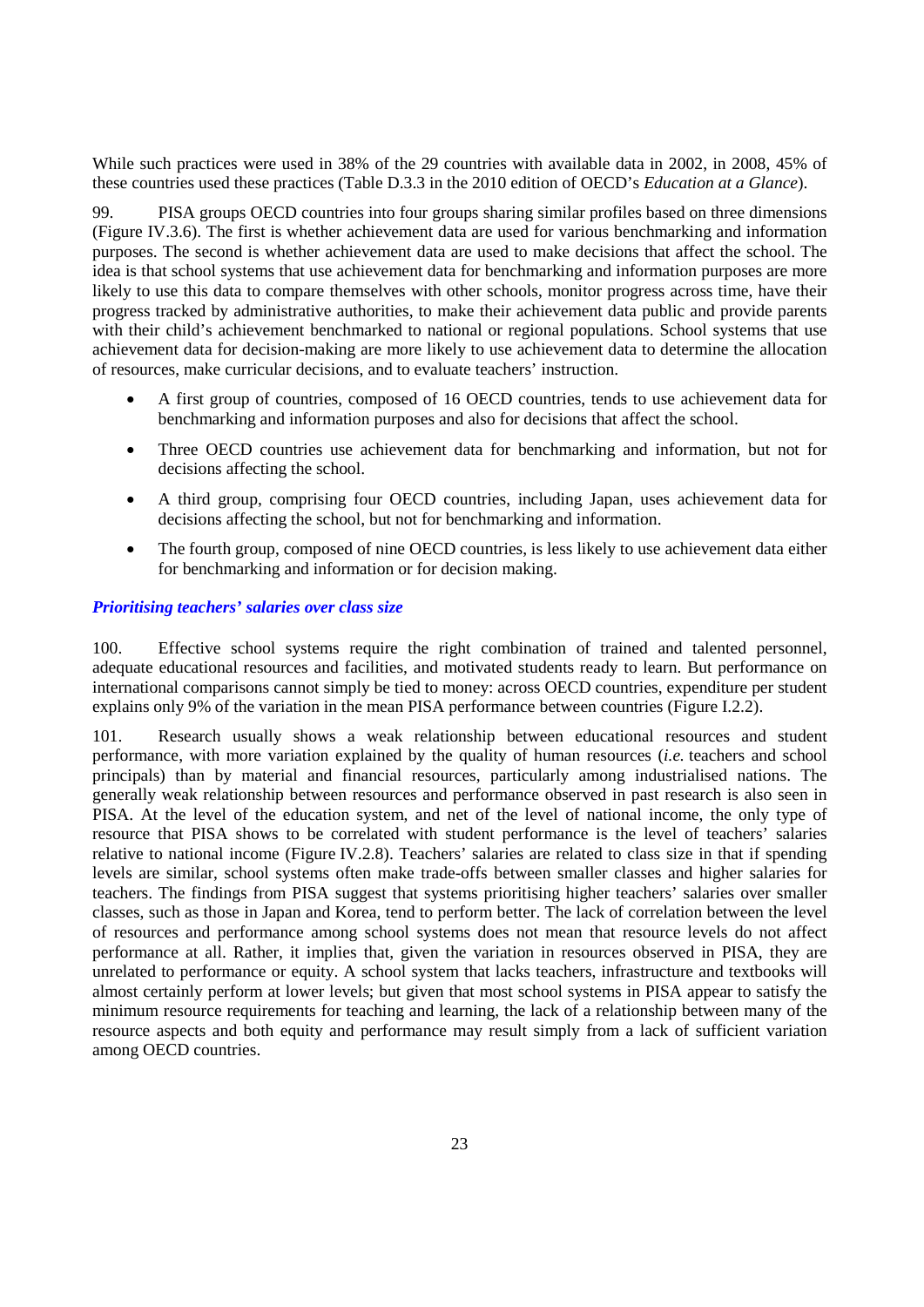### *Distributing school resources equitably*

Within school systems, much of the relationship between school resources and student performance is closely associated with schools' socio-economic and demographic profile. This suggests the need for more consideration on how to distribute resources more equitably. Across OECD countries, and considering aspects that relate to class size, instruction time, participation in after-school lessons, availability of extra-curricular activities, and the school principal's perception of teacher shortages and a lack of material resources that adversely affects instruction, only 5% of the variation in student performance is attributable solely to the differences in the educational resources available to the schools. In contrast, 18% of the variation in student performance is attributable jointly to spending on education and to socio-economic and demographic background (Figure IV.2.9 and Table IV.2.12a). Improving equity will thus require considering the disparities in resources among schools.

103. In other words, while much of the variation in student performance cannot be predicted solely by levels of resources, resources are closely related to the socio-economic composition of individual schools, such that socio-economically advantaged students attend schools with better resources. In Japan, socioeconomically disadvantaged schools tend to have smaller class size, which could suggest that more human resources are allocated to disadvantaged schools. On the other hand, some advantaged schools also show a more favourable distribution of resources. For example, these schools tend to have more learning time in the language of instruction and offer more extra-curricular activities (Table IV.2.11).

### *Providing nearly universal pre-primary education*

104. Whether and how long students are enrolled in pre-primary education is also an important resource consideration. Many of the inequalities that exist within school systems are already present once students enter formal schooling and persist as students' progress through school. Earlier entrance into the school system may reduce these inequities. On average across OECD countries, 72% of today's 15-yearold students reported that they had attended pre-primary education for more than one year. Attendance in more than one year of pre-primary education was practically universal in Japan (97%), and in the Netherlands, Hungary, Belgium, Iceland and France, over 90% of 15-year-old students reported that they had attended pre-primary school for more than one year. More than 90% of students in 27 OECD countries had attended pre-primary school for at least some time, and 98% or more of students in Japan (99%), Hungary, France and the United States reported having done so. Pre-primary education is rare in Turkey, where less than 30% of 15-year-olds had attended pre-primary school for at least a year. More than one year of pre-primary education is uncommon in Chile, Ireland, Canada and Poland, where less than 50% of students attended pre-primary school for that length of time (Table IV.3.18).

105. PISA 2009 results show that, in general, students who had attended pre-primary education perform better in reading at the age of 15 than students who had not (Figure II.5.9 and Table II.5.5). In 32 OECD countries, students who had attended pre-primary education for more than one year outperformed students who had not attended pre-primary education at all – in many countries by the equivalent of well over a school year. This finding holds in most countries even after accounting for students' socio-economic backgrounds. However, across countries, there is considerable variation in the impact of attendance in preprimary education and reading performance when students are 15 years old. Among OECD countries, in Israel, Belgium, Italy and France, students who attended pre-primary education for more than one year perform at least 64 score points higher in reading than those who did not, which corresponds to the equivalent of roughly one-and-a-half school years. This was the case even after accounting for students' socio-economic background. On the other hand, in Estonia, Finland, the United States and Korea, there is no marked difference in reading scores between those who attended pre-primary school for more than one year and those who did not attend at all, after accounting for students' socio-economic background. In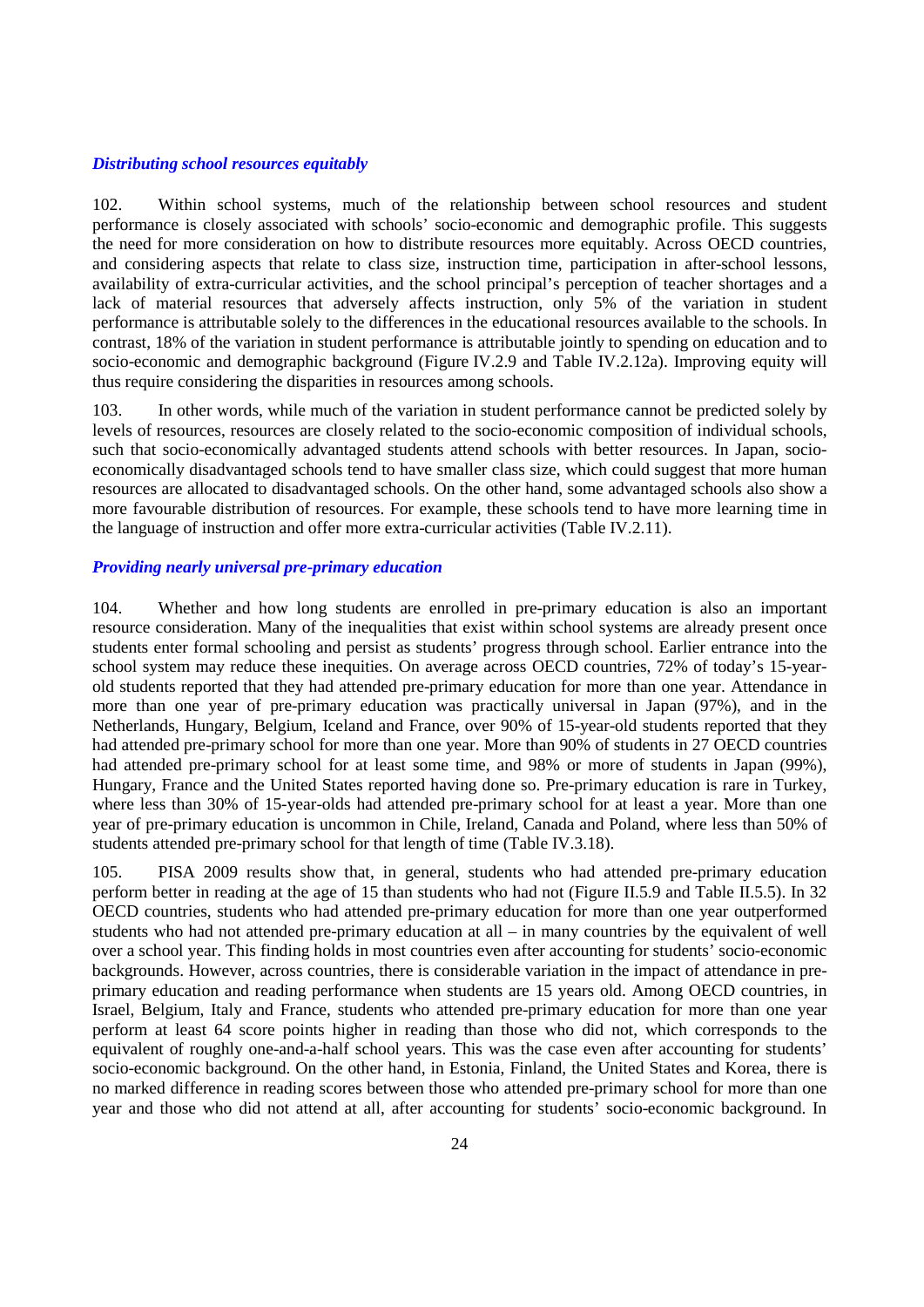Japan, the students who had attended pre-primary education for one year or more scored an average of 39 points higher on the PISA reading scale than those who did not – roughly the equivalent of one school year – and after accounting for students' socio-economic background, the performance advantage is 24 score points. These results underline the importance of pre-primary education, and international comparisons of primary-school children show high pre-primary enrolment rates among both advantaged and disadvantaged Japanese children. *The next challenge will be to increase the positive impact of pre-primary education on performance later on in students' school careers*.

106. One factor that may explain the variations in the impact of pre-primary education on later school performance is the quality of pre-primary education. This hypothesis is supported by the fact that the impact tends to be greater in education systems where pre-primary education is of longer duration, has smaller pupil-to-teacher ratios or benefits from higher public expenditure per pupil (Table II.5.6).

107. When this impact is compared according to socio-economic background, in most OECD countries, there is no significant difference in the impact between students from socio-economically disadvantaged and advantaged backgrounds (Table II.5.8). Students benefit equally from attending preprimary school in 31 OECD countries including Japan and 25 partner countries and economies. The United States is the only OECD country where PISA shows that disadvantaged students benefit more from preprimary education. Part of the difference in the impact of attendance in pre-primary education on the performance of students from different socio-economic backgrounds may be due to the fact that many factors other than pre-primary education (*e.g.* education in and out of school that students received between the ages of 6 and 15) may influence 15-year-olds' performance.

 $\overline{a}$ 

<span id="page-24-4"></span><sup>5</sup> This is measured by the *PISA index of economic, social and cultural status* of students. The index has an average of 0 and a standard deviation of 1 for OECD countries. The index value for the most disadvantaged quarter of students is -0.93 for Japan and -1.14 for the OECD average. The index value for the entire student population is -0.01 for Japan and 0.00 for the OECD average.

<span id="page-24-0"></span><sup>&</sup>lt;sup>1</sup> Though rank 5 is the best estimate, due to sampling and measurement error the rank could be between 3 and 6.

<span id="page-24-1"></span><sup>&</sup>lt;sup>2</sup> Though rank 4 is the best estimate, due to sampling and measurement error the rank could be between 3 and 6.

<span id="page-24-2"></span><sup>&</sup>lt;sup>3</sup> Though rank 2 is the best estimate, due to sampling and measurement error the rank could be between 2 and 3.

<span id="page-24-3"></span><sup>4</sup> No such data are available for Japan.

<span id="page-24-5"></span><sup>&</sup>lt;sup>6</sup> Resilient students are those who come from a socio-economically disadvantaged background and perform much better than would be predicted by their background. To identify these students, first, the relationship between performance and socio-economic background across all students participating in the PISA 2009 assessment is established. Then the actual performance of each disadvantaged student is compared with the performance predicted by the average relationship among students from similar socio-economic backgrounds across countries. This difference is defined as the student's residual performance. A disadvantaged student is classified as resilient if his or her residual performance is found to be among the top quarter of students' residual performance from all countries.